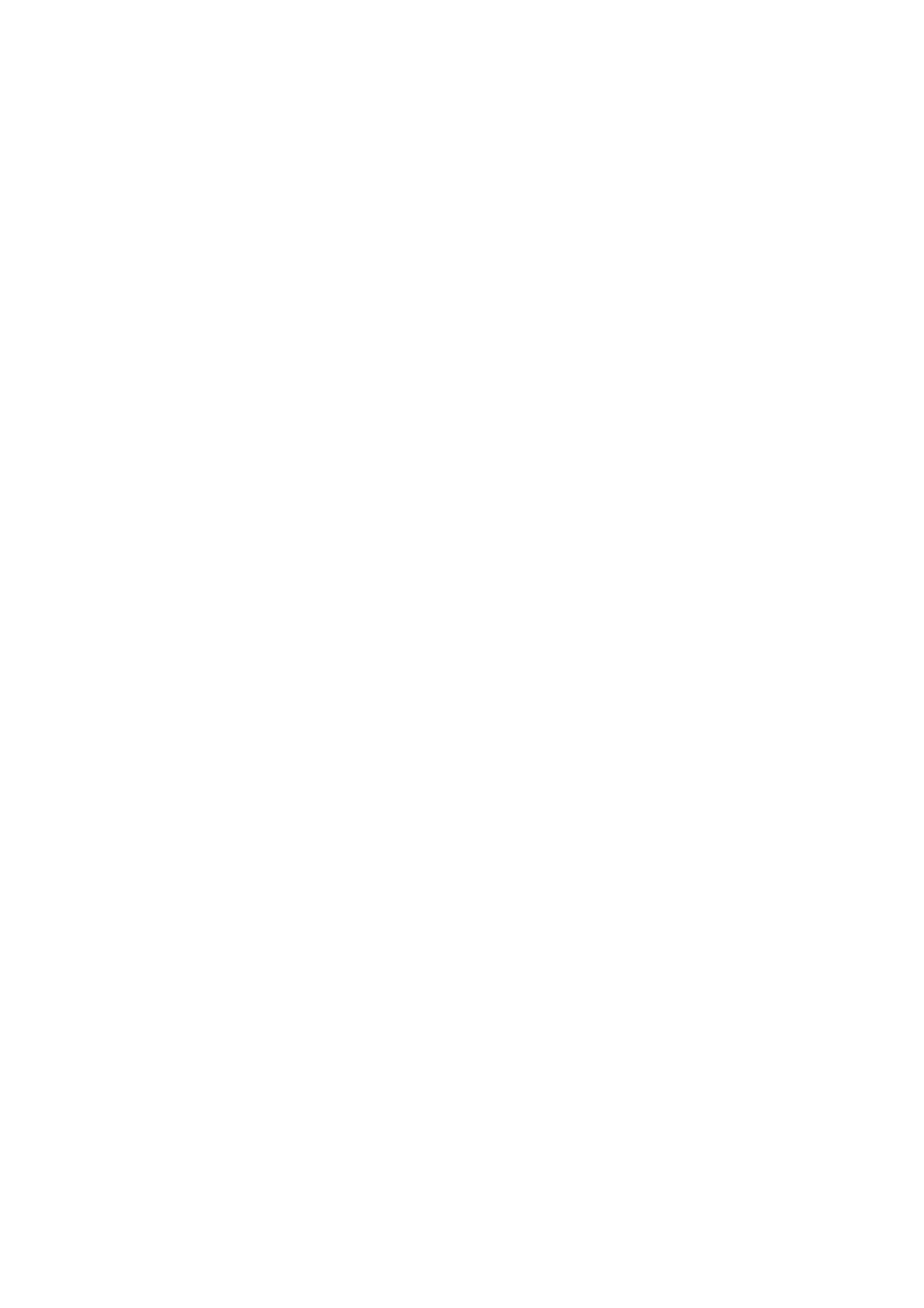Vědecká rada AV ČR, Praha

prof. RNDr. dr hab. Jan Andres, CSc.

# TOPOLOGICAL PRINCIPLES FOR ORDINARY DDIFFERENTIAL EQUATIONS

Vědní obor 11–04–09 matematická analýza a příbuzné obory

Autoreferát disertace k získání vědecké hodnosti DSc.

Olomouc, 2010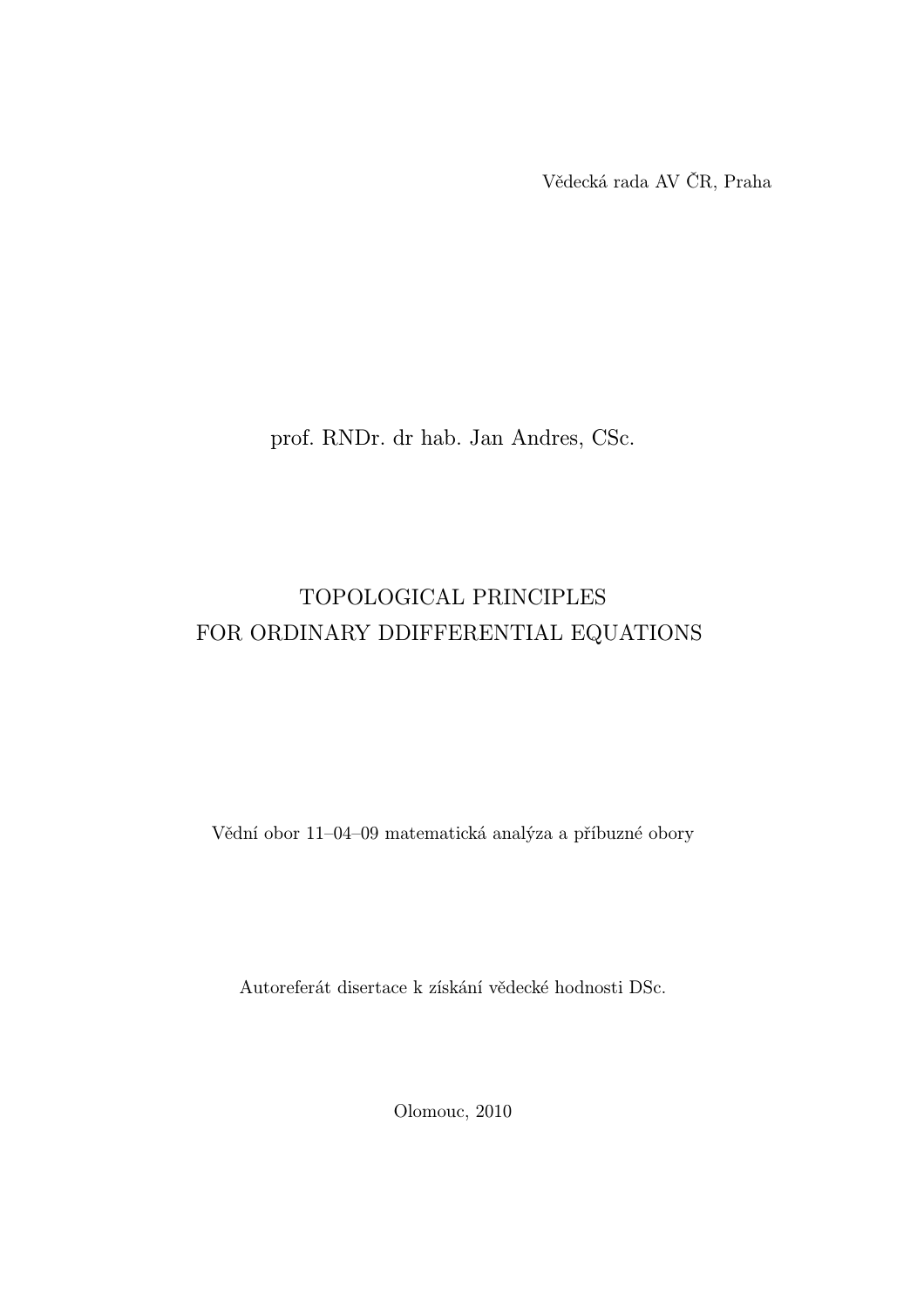Disertace byla vypracována v rámci výzkumného záměru Matematické modely a struktury (MSM 6198959214).

Disertant: prof. RNDr. dr hab. Jan Andres, CSc. katedra matematické analýzy a aplikací matematiky přírodovědecké fakulty Univerzity Palackého Tř. 17. listopadu 12, 771 46 Olomouc

Oponenti:

Autoreferát byl odeslán dne:

Obhajoba disertace se koná dne: v hod. před komisí pro obhajoby doktorských disertačních prací v oboru 11–04–09 matematická analýza a příbuzné obory na

S disertací je možno se seznámit na

prof. RNDr. Michal Křížek, DrSc. předseda komise pro obhajoby doktorských disertačních prací v oboru 11–04–09 matematická analýza a příbuzné obory Matematický ústav AV ČR Žitná 25, 115 67 Praha 1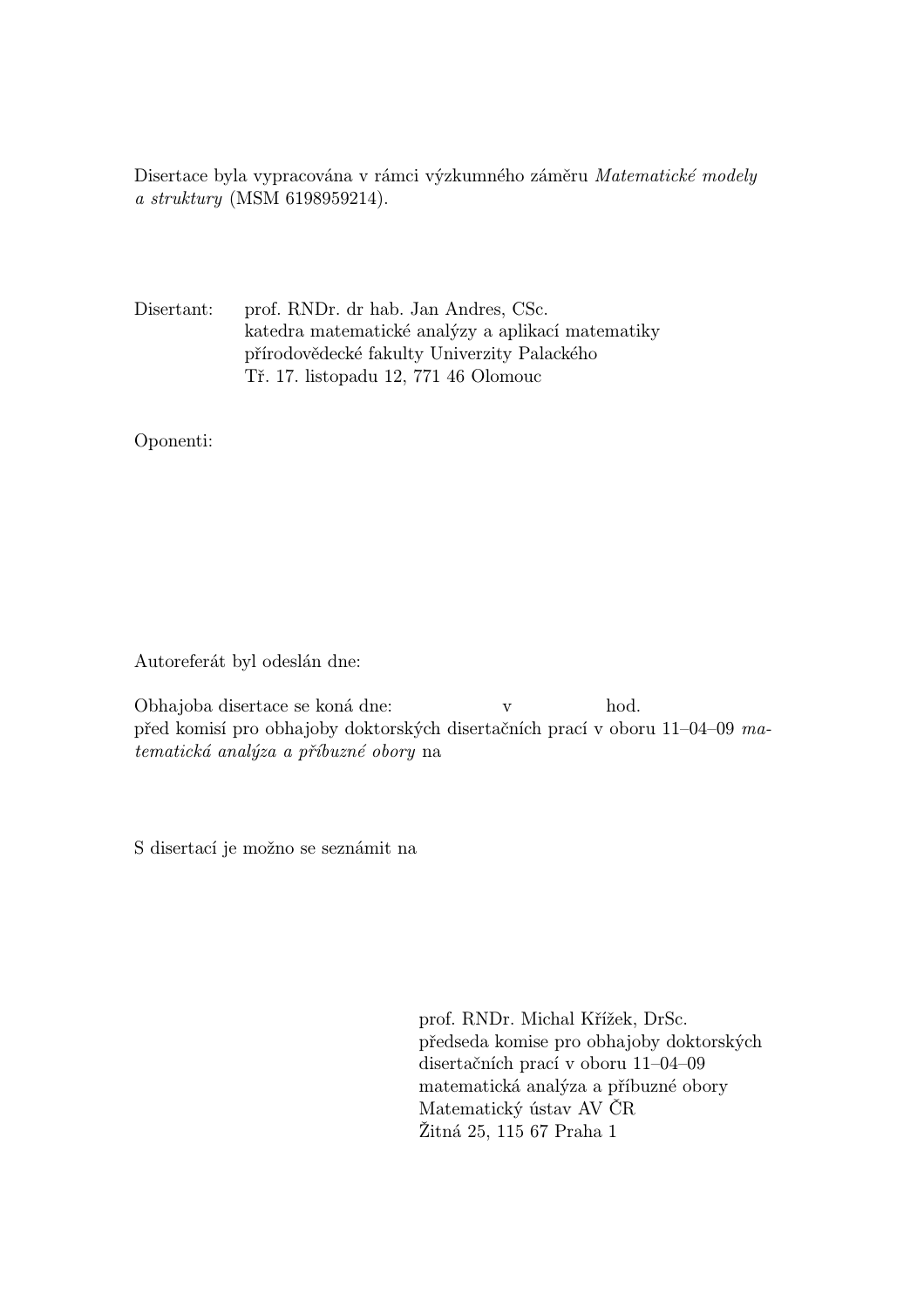## a) Recent state of problems under investigation and the related literature

The present dissertation is identical with the monographic chapter B[2] in the handbook [CDF3]. Unlike variational methods, the *topological methods* for differential equations and inclusions with given constraints (e.g. boundary conditions) are based on the fixed point theorems. The *fixed point theory* is nowadays an autonomous advanced discipline which roughly consists of two main parts: (i) metric fixed point theory (Banach–type theorems) and (ii) topological fixed point theory (Schauder–type theorems). The recent state of fixed point theory is reflected by e.g. the handbooks [KS] and [BFGJ]. The handbook [BFGJ] includes author's further monographic chapter B[3] titled "Applicable fixed point principles". Further author's papers related to the development of fixed point theory and its applications are: C1[12], C1[20], C1[23], C1[33], C1[37], C1[40], C1[41], C1[43], C1[49], C1[52], C1[54], C1[56], C1[58], C1[60], C1[62]. In the frame of fractal theory, besides the standard application of the Banach theorem, we also extended the fixed point theory in hyperspaces in: [BFGJ, Chapter 6], C1[14], C1[29], C1[32], C1[34], C1[49]. There are four journals exclusively devoted to the fixed point theory and its applications: Fixed Point Theory and Applications, Journal of Fixed Point Theory and Applications, Fixed Point Theory and JP Journal of Fixed Point Theory and Applications.

Continuation principles for the solvability of various types of problems for differential equations and inclusions are based on the homotopical properties of topological invariants like degrees, fixed point indices, Lefschetz and Nielsen numbers. Their survey can be partly found e.g. in the monographs of M. A. Krasnosel'skii and P. P. Zabreiko [KZ], R. E. Gaines and J. Mawhin [GM], [Ma], S. Fučík [Fu], P. Fitzpatrick et al. [FZ], K. Deimling [De], M. I. Kamenskii et al. [KOZ], J. Andres and L. Górniewicz  $A[1]$ , etc. Some contributions in the Handbook of Differential Equations (Ordinary Differential Equations) [CDF1], [CDF2], [CDF3], [BF] are relied on these principles, too. Further continuation principles were formulated in our papers C1[5], C1[7], C1[8], C1[13], C1[21], C1[36], C1[41], C1[56], C1[57], C1[58], C1[74]. The most closely related journal is Topological Methods in Nonlinear Analysis.

Our continuation principles can also be associated with multivalued maps. That is why they are applicable for differential inclusions. There is a big progress in multivalued analysis, especially in the last two decades. This can be seen e.g. from the Handbook of Multivalued Analysis in two volumes [HP1] and [HP2]. The journal Set–Valued Analysis is exclusively devoted to multivalued problems.

Our existence results concern boundary value problems on compact as well as noncompact (e.g. infinite) intervals, differential equations and inclusions in finite–dimensional (Euclidean) as well as infinite–dimensional (Banach) spaces. We are also interested in *multiplicity results* (by means of the Nielsen number,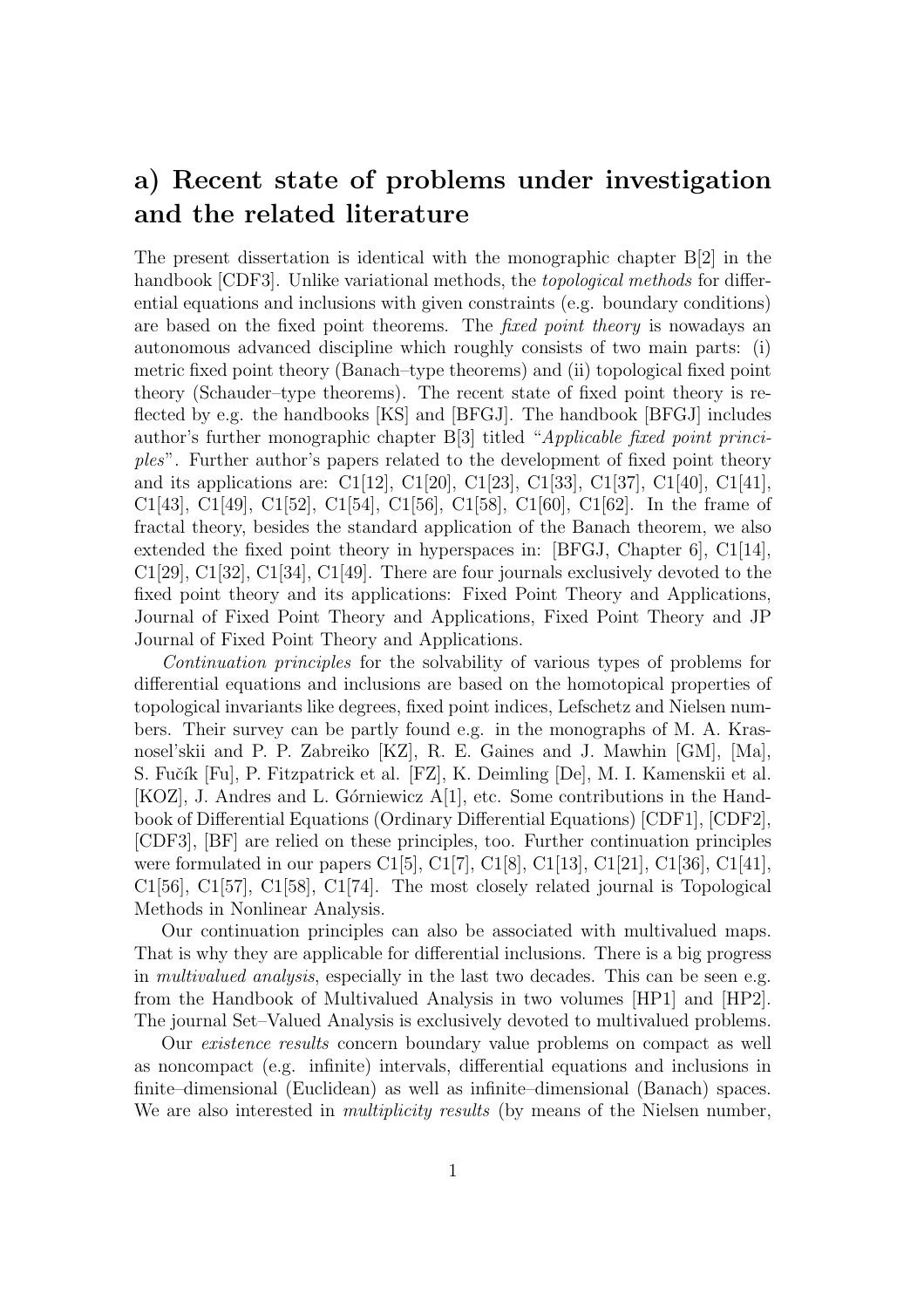estimating from below the number of fixed points and the associated solutions) and the topological structure of solution sets. Let us note that, for multiplicity results, the additivity of degrees is usually applied. For instance, if the zero degree in a given domain becomes nontrivial in its subdomain, then the sign of the degree must be opposite, on the remaining set, which implies the existence of at least two solutions. On the other hand, the nontraditional application of the Nielsen number is rather difficult, but effective. The rare results of the other authors have been collected e.g. in [Fe], [Br], C1[26]. Our results concerning the application of the Nielsen theory can be found in C1[19], C1[21], C1[23], C1[26], C1[37], C1[48], C1[52], C1[55], C1[56], C1[60], C2[7], C2[9]. Unlike in the results of R. F. Brown and M. Fečkan (cf. [Br], [Fe]), where the parameters had to be implemented to simplify the calculations, our results apply also without any parameter. Moreover, since we have to our disposal the multivalued Nielsen theory, our techniques also apply to differential inclusions.

The investigation of the topological structure of solution sets mostly concerns the initial value problems. For boundary value problems, the related results are rather rare. In the past, the Hukuhara–Kneser type results (i.e. continua of solutions) were mainly achieved. Recently, the  $R_{\delta}$ -structure of solutions (i.e. special continua, more general than convex compact sets) are appreciated. The related results of the other authors are partly described in the monograph [DMNZ]. Our further results were published in papers: C1[1], C1[43], C1[50], C1[54], C1[58]. In the monograph A[1], the whole chapters III-2 and III-3 are devoted to this type of problems.

The multiplicity results, in the frame of newly extended Nielsen theory, represent probably our most original contribution in this field. Further rather original results are those concerning asymptotic boundary value problems, because they are not treated sequentially.

Because of the pages limit, we study only differential systems of the first order. Furthermore, the insufficient attention is also paid to the verification of the transversality condition, guaranteeing the fixed point free boundary of given domains, which are naturally required in our methods. This requirement can be satisfied e.g. by means of bounding (Liapunov–like) functions which was systematically elaborated in our papers: C1[4], C1[7], C1[8], C1[9], C1[13], C1[39], C1[47], C2[2], C2[5]. In the papers C1[1], C1[4], C1[5], C1[8], C1[9], differential systems of the second order were examined.

In the meantime, many results in the presented work  $B[2]$  have been naturally improved or extended (e.g. by means of the effectively expressed transversality condition just mentioned, in C1[7], C1[13], C1[36], C1[47]). As an illustrative example, we can mention in these lines the stimulating Theorem 1.1 in Introduction of B[2]. More concretely, unlike the standard Sharkovskii cycle coexistence theorem which cannot be applied to differential equations, Theorem 1.1 represents a version of the celebrated Sharkovskii theorem for differential equations without uniqueness. For this goal, we published a series of papers  $C1[25]$ ,  $C1[26]$ ,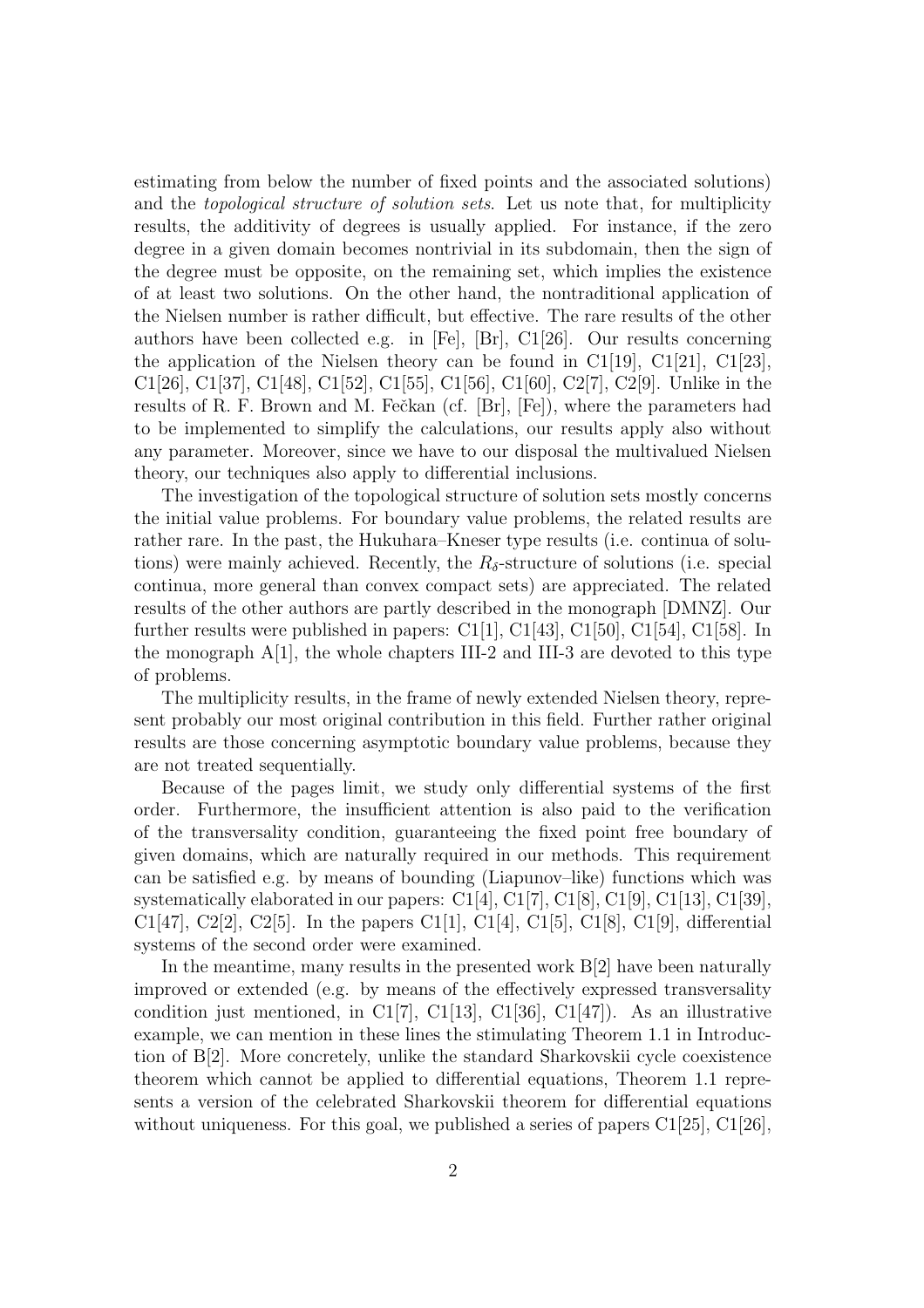C1[31], C1[35], C1[39], C1[42], C2[4], D[3], D[5] which lead to formulating Theorem 1.1 in B[2]. Nevertheless, the authors of [OO] have rather surprisingly shown, by means of an upper and lower solutions technique, that the mentioned Theorem 1.1 does not at all depend of the new (Sharkovskii's) ordering of positive integers. The explanation and generalization of these results was published in our papers C1[6], C1[16]. Further extensions of the Sharkovskii theorem were formulated by ourselves in C1[10], C1[11], C1[15], C1[22], C2[1].

The above results can serve the stimulating arguments for the application of multivalued analysis and, in particular, the investigation of differential inclusions.

There is also another motivation for the investigation of multivalued ODEs, i.e. differential inclusions, because of a strict connection with

- (i) optimal control problems for ODEs,
- (ii) Filippov solutions of discontinuous ODEs,
- (iii) implicit ODEs,

etc.

ad (i): Consider a control problem for

$$
\dot{x} = f(t, x, u), \quad u \in U,\tag{1}
$$

where  $f : [0, \tau] \times \mathbb{R}^n \times \mathbb{R}^n \to \mathbb{R}^n$  and  $u \in U$  are control parameters such that  $u(t) \in \mathbb{R}^n$ , for all  $t \in [0, \tau]$ . In order to solve a control problem for (1), we can define a multivalued map  $F(t,x) := \{f(t,x,u)\}_{u\in U}$ . The solutions of (1) are those of

$$
\dot{x} \in F(t, x),\tag{2}
$$

and the same is true for a given control problem.

ad (ii): If function f is discontinuous in x, then Carathéodory theory can not be applied for solving e.g. the Cauchy (initial value) problems

$$
\begin{cases}\n\dot{x} = f(t, x), \\
x(0) = x_0,\n\end{cases}
$$
\n(3)

where  $f: [0, \tau] \times \mathbb{R}^n \to \mathbb{R}^n$ .

Making however the Filippov regularization of  $f$ , namely

$$
F(t,x) := \bigcap_{\delta > 0} \bigcap_{\substack{r \subset [0,\tau] \times \mathbb{R}^n \\ \mu(r) = 0}} \overline{\text{conv}} f(O_\delta((t,x) \setminus r)),\tag{4}
$$

where  $\mu(r)$  denotes the Lebesque measure of the set  $r \in \mathbb{R}^n$  and

$$
O_{\delta}(y) := \{ z \in [0, \tau] \times \mathbb{R}^n \mid |y - z| < \delta \},
$$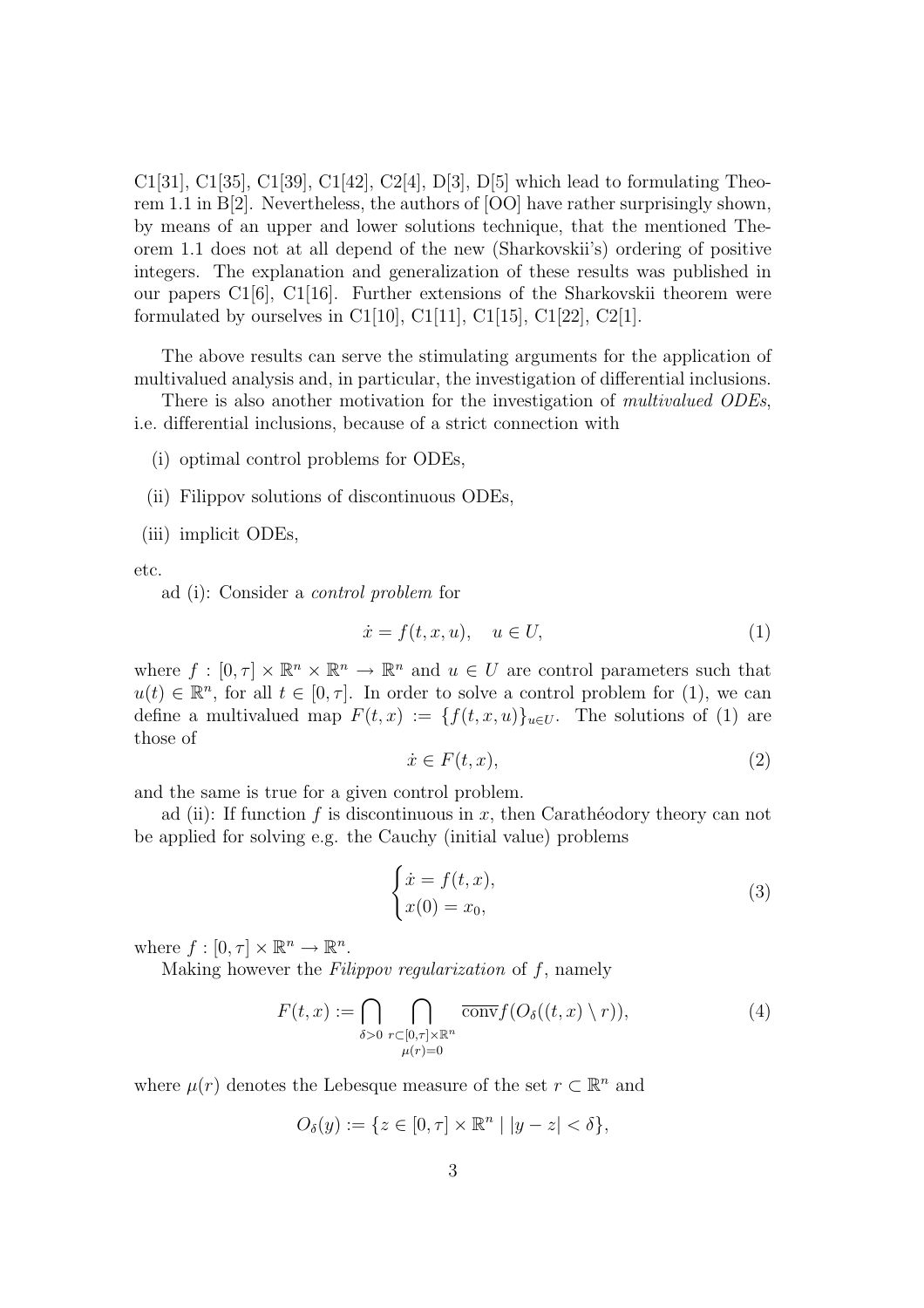multivalued  $F$  is well-known to be again upper Carathéodory (shortly u-Caratherefodory) with nonempty, convex and compact values, provided only  $f$  is measurable and satisfies  $|f(t,x)| \leq \alpha + \beta |x|$ , for all  $(t,x) \in [0, \tau] \times \mathbb{R}^n$ , with some nonnegative constants  $\alpha, \beta$ . Thus, by a Filippov solution of  $\dot{x} = f(t, x)$ , it is so understood a Carathéodory solution of  $(2)$ , where F is defined in  $(4)$ . As an example from physics, dry friction problems can be solved in this way.

ad (iii): Let us consider the implicit differential equation

$$
\dot{x} = f(t, x, \dot{x}),\tag{5}
$$

where  $f: [0, \tau] \times \mathbb{R}^n \times \mathbb{R}^n \to \mathbb{R}^n$  is a compact (continuous) map and the solutions are understood in the sense of Carathéodory. We can associate with (5) the following two differential inclusions:

$$
\dot{x} \in F_1(t, x) \tag{6}
$$

and

$$
\dot{x} \in F_2(t, x),\tag{7}
$$

where  $F_1(t,x) := \text{Fix}(f(t,x,\cdot))$ , i.e. the fixed point set of  $f(t,x,\cdot)$  w.r.t. the last variable, and  $F_2 \subset F_1$  is a (multivalued) lower semicontinuous selection of  $F_1$ . The sufficient condition for the existence of such a selection  $F_2$  reads (see e.g. [AG, Chapter III.11, pp. 558–559]):

$$
\dim \text{Fix}(f(t, x, \cdot)) = 0, \quad \text{for all } (t, x) \in [0, \tau] \times \mathbb{R}^n,
$$
 (8)

where dim denotes the topological (covering) dimension.

Denoting by  $S(f), S(F_1), S(F_2)$  the sets of all solutions of initial value problems to  $(5)$ ,  $(6)$ ,  $(7)$ , respectively, one can prove (see [AG, p. 560] that, under  $(8)$ ,  $S(f) = S(F_1) \subset S(F_2) \neq \emptyset.$ 

Although there are several monographs devoted to multivalued ODEs (see e.g. [AG], [AC], [KOZ], [De], [FG], [HP2], [Ki], [MM], [Sm], [To]), topological principles were presented mainly for single-valued ODEs (besides [AG], [De], [KOZ] and [FG] for differential inclusions, see e.g. [Fu], [FZ], [GM], [KZ], [KW], [Ma]). Hence, we consider without special distinguishing differential equations as well as inclusions; both in Euclidean and Banach spaces. All solutions of problems under our consideration (even in Banach spaces) will be understood at least in the sense of Carathéodory. Thus, in view of the indicated relationship with problems  $(i)$ – $(iii)$ , many obtained results can be also employed for solving optimal control problems, problems for systems with variable structure, implicit boundary value problems, etc.

The reader exclusively interested in single-valued ODEs can simply read "continuous", instead of "upper semicontinuous" or "lower semicontinuous", and replace the inclusion symbol  $\in$  by the equality  $=$ , in the given differential inclusions.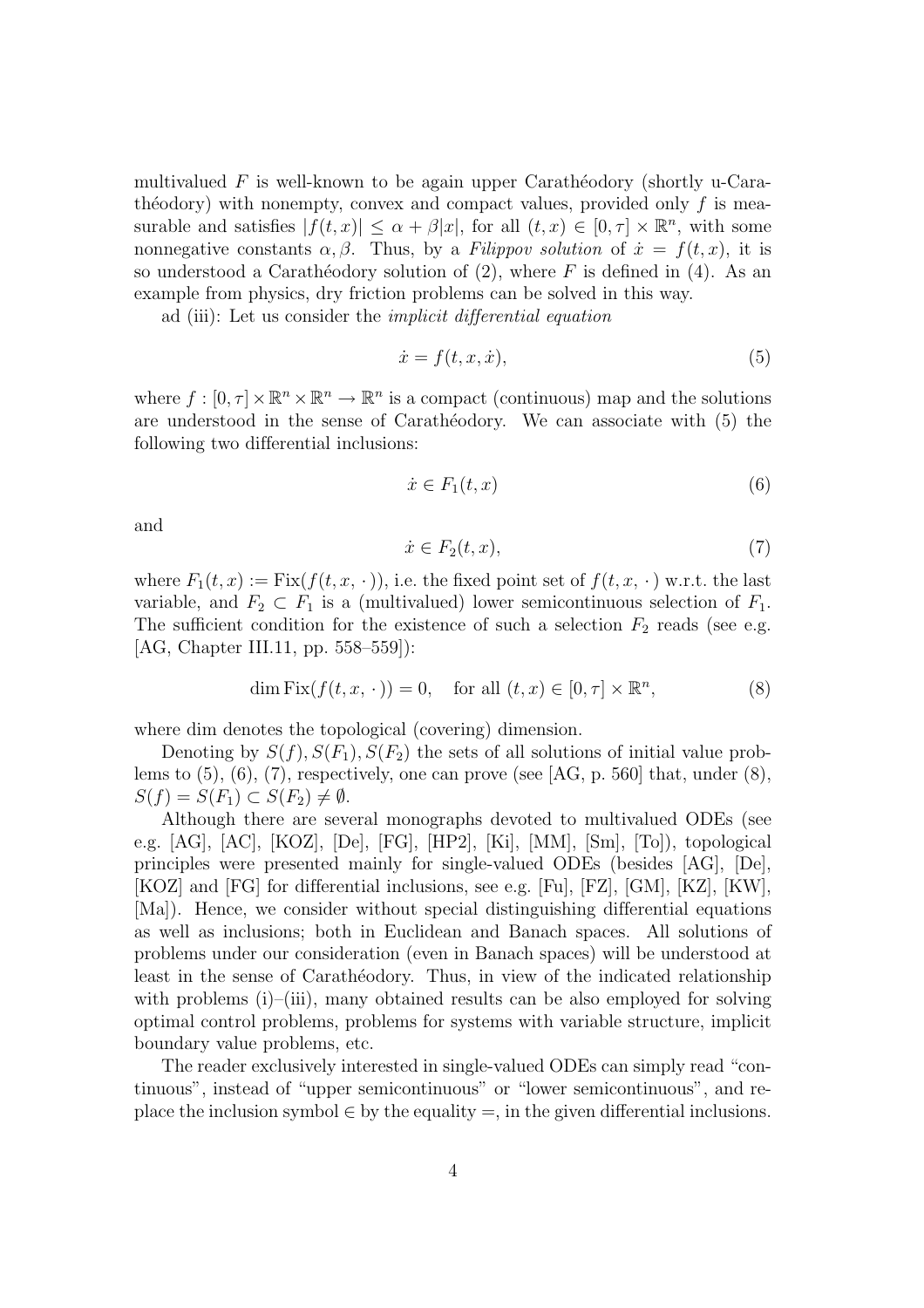## b) Main aims

The main aims of our dissertation are the following:

- 1. To formulate sufficiently general continuation principles based on the correctly defined indices of fixed points (resp. topological degrees) and to develop the methods for the solvability of a large class of boundary value problems on compact as well as noncompact intervals, for differential equations and inclusions.
- 2. To formulate general continuation principle based on the correctly defined Nielsen number and to develop the method for obtaining the multiplicity results concerning especially periodic solutions of differential equations and inclusions.
- 3. On the basis of methods from the point 1., to establish effective criteria of solvability of a large class of boundary value problems on compact as well as noncompact intervals, for differential equations and inclusions.
- 4. On the basis of a method from the point 2., to establish effective criteria for a lower estimate of the number of especially periodic solutions to differential equations and inclusions.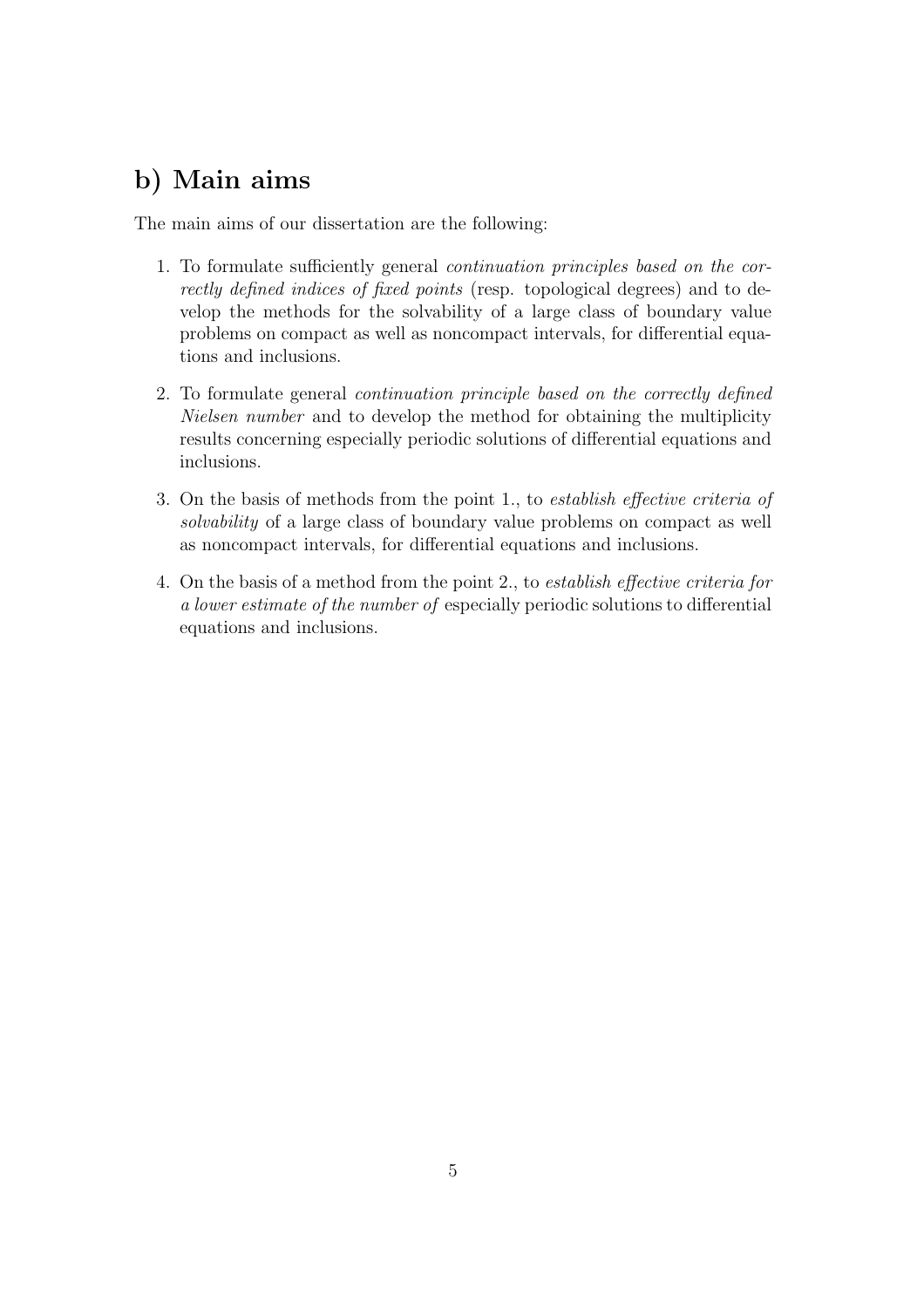## c) Applied methods

All the applied methods can be characterized as topological. In the larger context, problems under investigation belong to nonlinear analysis.

Our methods applied to nonlinear boundary value problems employ Schauder's idea of linearization (parametrization) and subsequent transformation of a given problem to an existence or multiplicity fixed point problem. Fixed points of the associated Hammerstein operators represent solutions of given problems, or  $-$  in case of Poincaré translation operators along the trajectories of differential systems — determine solutions.

Various versions of the Lefschetz fixed point theorem, which is a far–reaching generalization of the well–known Schauder fixed point theorem, is used rather as a normalization property for a very general fixed point index or Nielsen number. The fixed point index can be understood as a relative degree which can be applied (unlike the absolute degree) in nonnormable (e.g. Fréchet) spaces.

As it was already pointed out, our methods can be also applied to multivalued operators which can be technically convenient. On the other hand, one should then know the topological structure of solution sets of the fully or partly (Schauder–like) linearized problems.

Besides the existence and multiplicity results, our methods allow us to detect the localization of solutions, i.e. we can look for solutions in given sets. Since we use the degree arguments, some solutions can escape from these sets or further solutions can exist outside these sets.

Homotopical properties of all the applied topological invariants guarantee the validity of obtained results, under slight homotopical deformations. In other words, the obtained results are in this sense stable under homotopical deformations.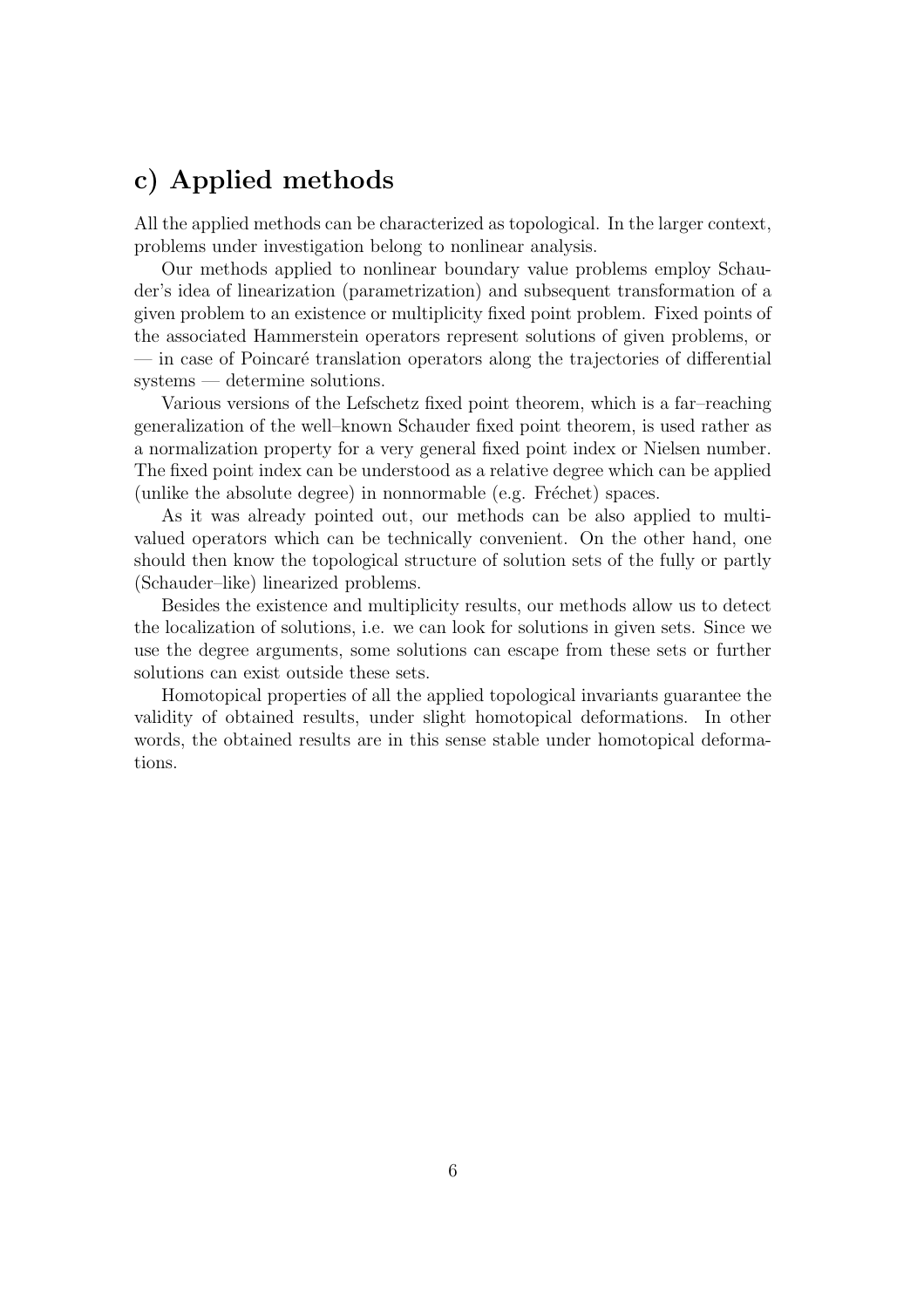### d) Sample of dissertation results

In the entire text, all spaces are metric and by a (multivalued) map  $\varphi: X \to Y$ , i.e.  $\varphi: X \to 2^Y \setminus \{\emptyset\}$ , we mean the one with nonempty, closed values.

The existence results (in Section 5) and the multiplicity results (in Section 6) for differential equations and inclusions are based on the application of topological invariants (Lefschetz number, Nielsen number, fixed point index, degree theory, etc.) developed for multivalued maps in mostly Fréchet spaces (see e.g. our monograph [AG]). It will be, therefore, convenient to recall at least the basic related notions.

A Fréchet space is a complete, metrizable, locally convex space. Its topology can be generated by a family of seminorms. If it is normable, then it becomes Banach.

By AR (or ANR) we denote, as usual, the class of absolute retracts (or absolute neighbourhood retracts), namely X is an AR (or ANR) if each embedding h:  $X \to Y$ , i.e.  $h: X \to h(X)$  is a homomorphism, into a metrizable space Y, such that  $h(X) \subset Y$  is closed, is a retract (or a neighbourhood retract of Y). It is well-known that every ANR is a retract of some open subset of a normed space and that every retract of an open subset of a convex set in a Fréchet space is an ANR. Furthermore, every AR is contractible, i.e. homotopically equivalent to a one point space, and every ANR X is locally contractible, namely locally contractible in each of its points  $x \in X$  which means that, for every  $\varepsilon > 0$ , there exists  $\delta > 0$  ( $\delta < \varepsilon$ ) such that the ball  $B(x,\delta)$  is contractible in  $B(x,\varepsilon)$ . If there exists a decreasing sequence  $\{X_n\}$  of compact, contractible sets  $X_n$  such that  $X = \bigcap \{X_n \mid n = 1, 2, \ldots\},\$  then X is called an  $R_\delta$ -set. Let us note that any  $R_\delta$ set is  $acyclic$  w.r.t. any continuous theory of homology (e.g. the Cech homology), i.e. homologically equivalent to a one point space, and so any  $R_{\delta}$ -set is nonempty, compact and connected. The following hierarchies hold for metric spaces:

contractible ⊂ acyclic

∪

#### convex  $\subset$  AR  $\subset$  ANR,

compact, convex  $\subset$  compact AR  $\subset$  compact, contractible  $\subset R_\delta \subset$  compact, acyclic, and all the above inclusions are proper.

A map  $\varphi: X \to Y$  is said to be *upper semicontinuous* (u.s.c.) if, for every open  $U \subset Y$ , the set  $\{x \in X \mid \varphi(x) \subset U\}$  is open in X. It is said to be *lower* semicontinuous (l.s.c.) if, for every open  $U \subset Y$ , the set  $\{x \in X \mid \varphi(x) \cap U \neq \emptyset\}$  $\emptyset$  is open in X. If it is both u.s.c. and l.s.c., then it is called *continuous*. A compact-valued map  $\varphi : X \to Y$ , or equivalently  $\varphi : X \to \mathcal{K}(Y) := \{K \subset Y\}$  $Y \mid K$  is compact, is continuous if and only if it is *Hausdorff-continuous*, i.e. continuous w.r.t. the metric d in X and the Hausdorff-metric  $d_H$  in  $\mathcal{B}(Y) :=$  $\{D \subset Y \mid D \text{ is nonempty and bounded}\},\$  where  $d_H(A, B) := \inf\{\varepsilon > 0 \mid A \subset$  $O_{\varepsilon}(B)$  and  $B \subset O_{\varepsilon}(A)$  and  $O_{\varepsilon}(D) := \{x \in X \mid \exists y \in D : d(x, y) < \varepsilon\}.$  Observe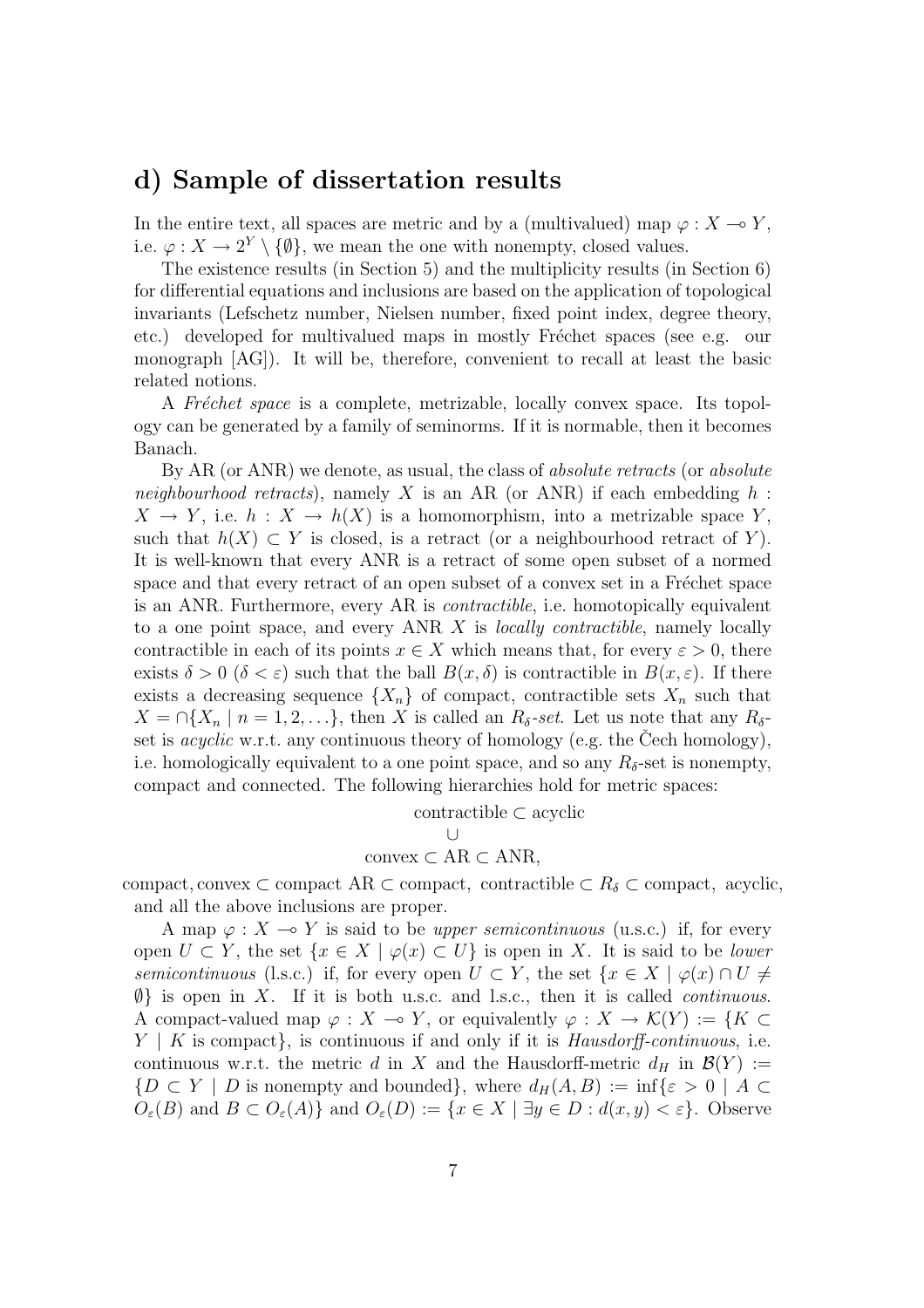that every single-valued u.s.c. or l.s.c. map is continuous in the usual sense.

A u.s.c. map with  $R_{\delta}$ -(acyclic) values will be called an  $R_{\delta}$ -(acyclic) map.  $R_{\delta}$ maps  $\varphi: X \to Y$  can be identified here with J-maps, written  $\varphi \in J(X,Y)$ . A typical example of J-maps are the Hammerstein operators representing boundary value problems for ordinary differential inclusions. A map which is a finite composition of compact-valued acyclic maps is called admissible (see e.g. [AG]).

The class of admissible maps contains u.s.c. maps with convex and compact values, u.s.c. maps with contractible and compact values,  $R_{\delta}$ -maps, acyclic maps with compact values and their compositions. Moreover, the class of admissible maps is, unlike the mentioned subclasses, closed under composition, i.e. composition of admissible maps remains admissible. A typical example of admissible maps are Poincaré's translation operators along the trajectories of systems of ordinary differential inclusions. Compact and condensing admissible maps are, therefore, extremely important in the whole work.

For the sake of simplicity, we shall present here only the results for differential equations and inclusions in finite–dimensional (Euclidean) spaces.

As a sample of results having the character of a method, let us introduce the following theorem (denoted in our dissertation as Corollary 4.1). Those who are not familiar with multivalued analysis can simply read u-Carathéodory as Carathéodory, i.e. consider particular single-valued case.

THEOREM 1 Consider the boundary value problem

$$
\begin{cases}\n\dot{x}(t) \in F(t, x(t)), & \text{for a.a. } t \in J, \\
x \in S,\n\end{cases} \tag{9}
$$

where *J* is a given real interval,  $F: J \times \mathbb{R}^n \to \mathbb{R}^n$  is a u-Carathéodory map and S is a subset of  $\mathrm{AC}_{\mathrm{loc}}(J, \mathbb{R}^n)$ .

Let  $G: J \times \mathbb{R}^n \times \mathbb{R}^n \to \mathbb{R}^n$  be a u-Carathéodory map such that

$$
G(t, c, c) \subset F(t, c), \quad \text{for all } (t, c) \in J \times \mathbb{R}^n.
$$

Assume that

(i) there exists a retract  $Q$  (e.g. a convex closed subset or its homeomorphic image) of  $C(J, \mathbb{R}^n)$  such that the associated problem

$$
\begin{cases}\n\dot{x}(t) \in G(t, x(t), q(t)), & \text{for a.a. } t \in J, \\
x \in S \cap Q\n\end{cases}
$$
\n(10)

has an  $R_{\delta}$ -set  $T(q)$  (e.g. convex and compact or a singleton) of solutions, for each  $q \in Q$ ,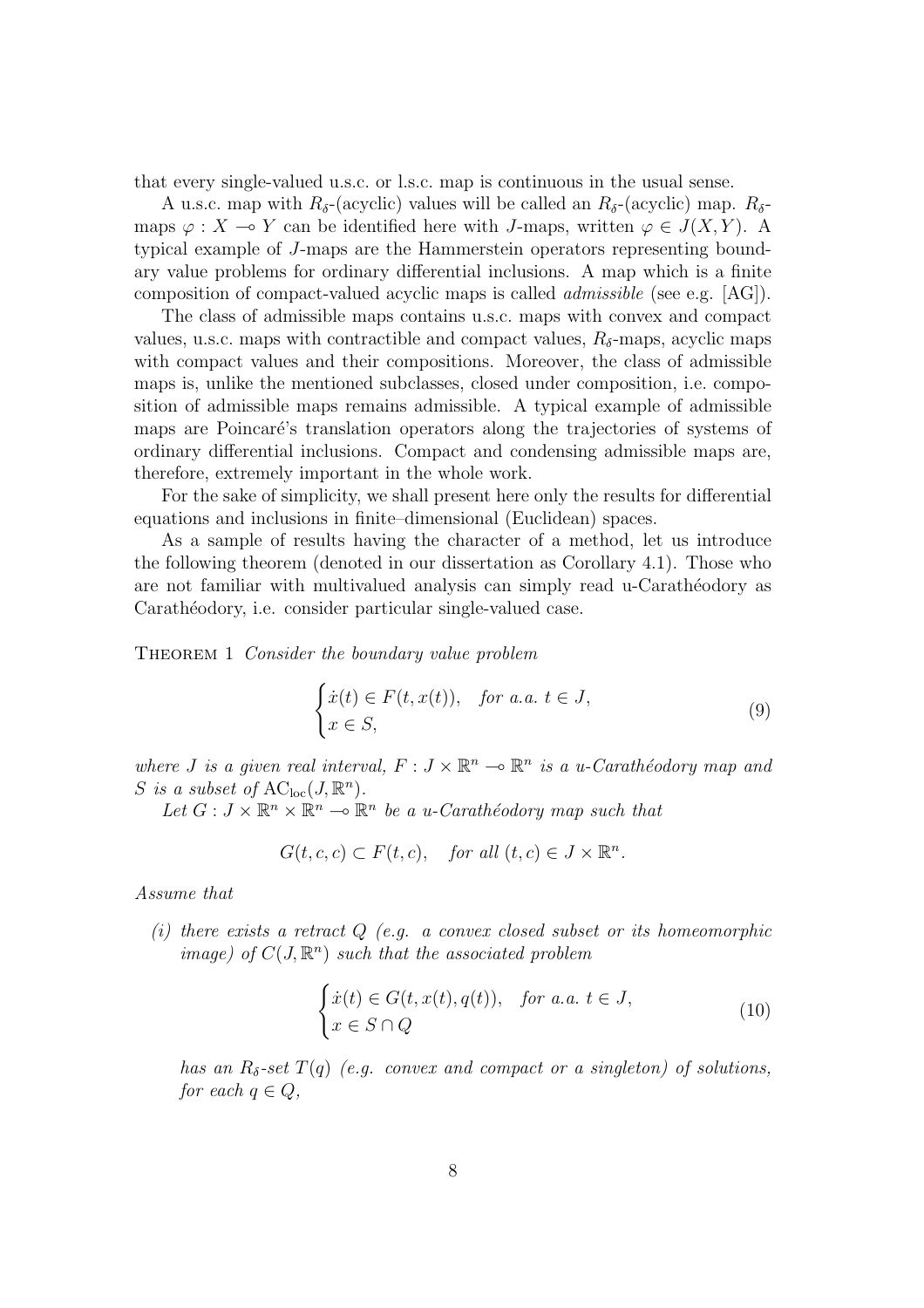(ii) there exists a locally integrable function  $\alpha : J \to \mathbb{R}$  such that

$$
|G(t, x(t), q(t))| \le \alpha(t), \quad a.e. \in J,
$$

for any  $(q, x) \in \Gamma_T$ , where  $\Gamma_T$  denotes the graph of the solution operator  $T: Q \multimap C(J, \mathbb{R}^n).$ 

(iii)  $T(Q)$  is bounded in  $C(J, \mathbb{R}^n)$  and  $\overline{T(Q)} \subset S$ .

Then problem (9) has a solution  $x(.)$  such that  $x(t) \in \overline{Q}$ , for all  $t \in J$ .

If, in particular,  $J = [a, b]$  (i.e. compact), then we can give the following theorem (denoted in our dissertation as Corollary 4.3).

THEOREM 2 Consider the boundary value problem (9), where  $J = [a, b]$  is this time a compact interval,  $F: J \times \mathbb{R}^n \to \mathbb{R}^n$  is a u-Carathéodory map and  $S \subset$  $\mathrm{AC}(J, \mathbb{R}^n)$ .

Let  $G: J \times \mathbb{R}^n \times \mathbb{R}^n \times [0,1] \to \mathbb{R}^n$  be a u-Carathéodory map such that  $G(t, c, c, 1) \subset F(t, c)$ , for all  $(t, c) \in J \times \mathbb{R}^n$ . Assume that

(i) there exist a (bounded) retract  $Q$  (e.g. a convex closed subset of its homeomorphic image) of  $C(J, \mathbb{R}^n)$  such that its interior  $Q \setminus \partial Q$  is nonempty (open) and a closed bounded subset  $S_1$  of S such that the associated problem

$$
\begin{cases}\n\dot{x}(t) \in G(t, x(t), q(t), \lambda), & \text{for a.a. } t \in J, \\
x \in S_1\n\end{cases}
$$
\n(11)

is solvable with an  $R_{\delta}$ -set  $T(q)$  (e.g. convex and compact or a singleton) of solutions, for each  $(q, \lambda) \in Q \times [0, 1]$ , and conditions

(ii) there exists a locally integrable function  $\alpha : J \to \mathbb{R}$  such that

 $|G(t, x(t), a(t), \lambda)| \leq \alpha(t), \quad a.e. \in J,$ 

for any  $(q, \lambda, x) \in \Gamma_T$ , where T denotes the set-valued map which assigns to any  $(q, \lambda) \in Q \times [0, 1]$  the set of solutions of (11) and

(iii)  $T(Q \times \{0\}) \subset Q$ ,

hold true,

(iv) the solution map T has no fixed points on the boundary  $\partial Q$  of Q, for every  $(q, \lambda) \in Q \times [0, 1].$ 

Then problem (9) has a solution.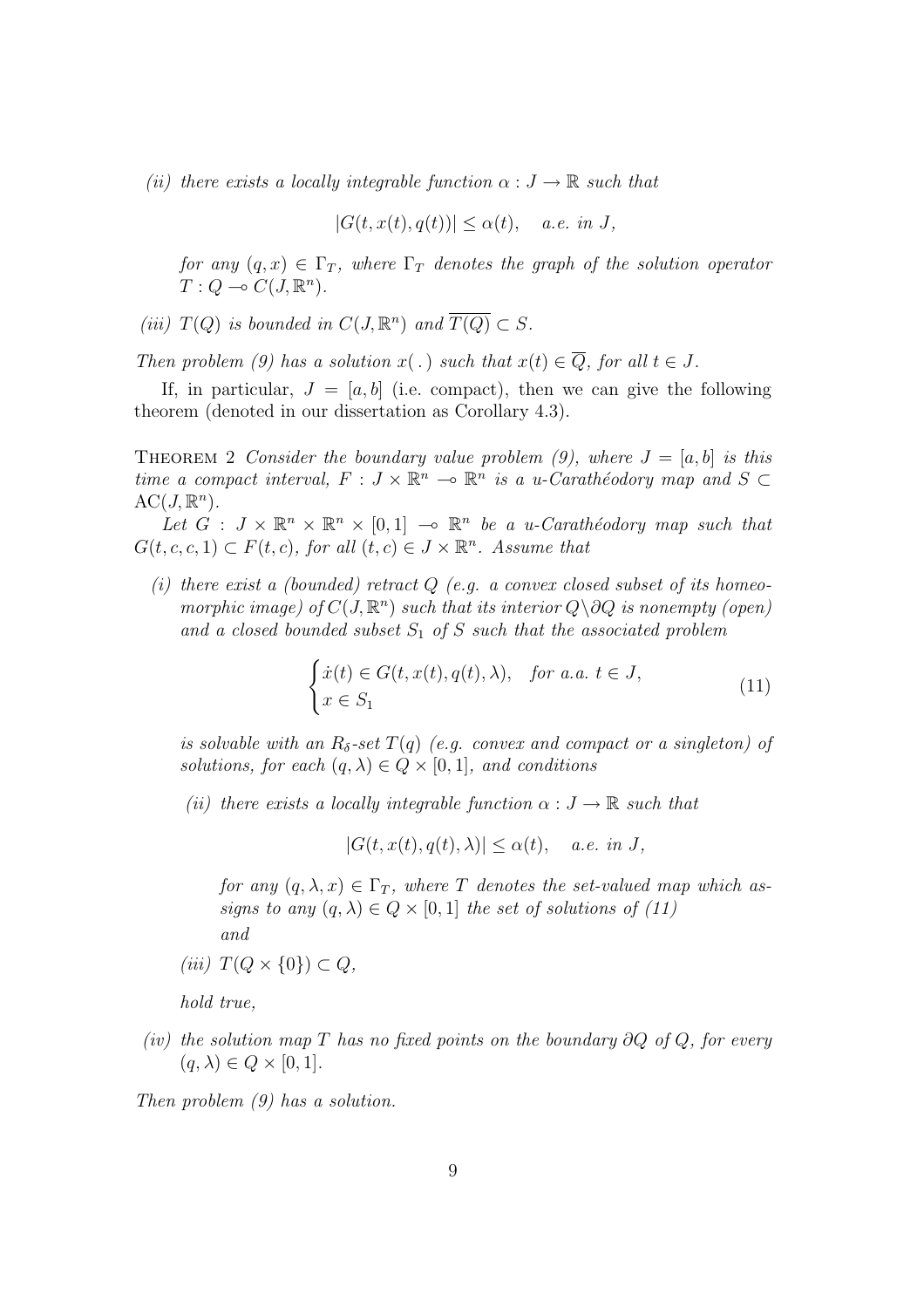For multiplicity results, we can introduce the following theorem (denoted in our dissertation as Theorem 4.3). It will be convenient to start with one definition whose idea is due to R. F. Brown.

DEFINITION 1 We say that the mapping  $T: Q \to U$  is *retractible onto Q*, where U is an open subset of  $C(J, \mathbb{R}^n)$  containing Q, if there is a (continuous) retraction  $r: U \to Q$  and  $p \in U \setminus Q$  with  $r(p) = q$  implies that  $p \notin T(q)$ .

Its advantage consists in the fact that, for a retractible mapping  $T: Q \to U$ onto Q with a retraction r in the sense of Definition 1, its composition with  $r$ ,  $r|_{T(Q)} \circ T : Q \to Q$ , has a fixed point  $\hat{q} \in Q$  if and only if  $\hat{q}$  is a fixed point of T.

THEOREM 3 Let  $G: J \times \mathbb{R}^n \times \mathbb{R}^n \to \mathbb{R}^n$  be u-Carathéodory map and assume that

(i) there exists a closed, connected subset  $Q$  of  $C(J, \mathbb{R}^n)$  with a finitely generated abelian fundamental group such that, for any  $q \in Q$ , the set  $T(q)$  of all solutions of the linearized problem

$$
\begin{cases}\n\dot{x}(t) \in G(t, x(t), q(t)), & \text{for a.a. } t \in J, \\
x \in S\n\end{cases}
$$
\n(12)

is  $R_{\delta}$  (e.g. convex and compact or a singleton),

- (ii)  $T(Q)$  is bounded in  $C(J, \mathbb{R}^n)$  and  $\overline{T(Q)} \subset S$ ,
- (iii) there exists a locally integrable function  $\alpha : J \to \mathbb{R}$  such that

$$
|G(t, x(t), q(t))| := \sup\{|y| \mid y \in G(t, x(t), q(t))\} \le \alpha(t), \quad a.e. \text{ in } J,
$$

for any pair  $(q, x) \in \Gamma_T$ , where  $\Gamma_T$  denotes the graph of T.

Assume, furthermore, that

(iv) the solution operator  $T: Q \to U$ , related to (12), is retractible onto Q with a retraction r in the sense of Definition 1.

At last, let

$$
G(t, c, c) \subset F(t, c) \tag{13}
$$

for a.a.  $t \in J$  and any  $c \in \mathbb{R}^n$ . Then the original problem (9) admits at least  $N(r|_{T(Q)} \circ T)$  solutions belonging to Q, where N stands for the Nielsen number.

Remark 1 The definition of the Nielsen number is rather sophisticated and its calculation is usually a difficult task.

REMARK 2 In the (single-valued) case of Carathéodory ODEs, we can only assume in Theorem  $3(i)$  that the linearized problem  $(12)$  is uniquely solvable. Moreover, the requirement that the fundamental group  $\pi(Q)$  of Q to be finitely generated and abelian can be then omitted.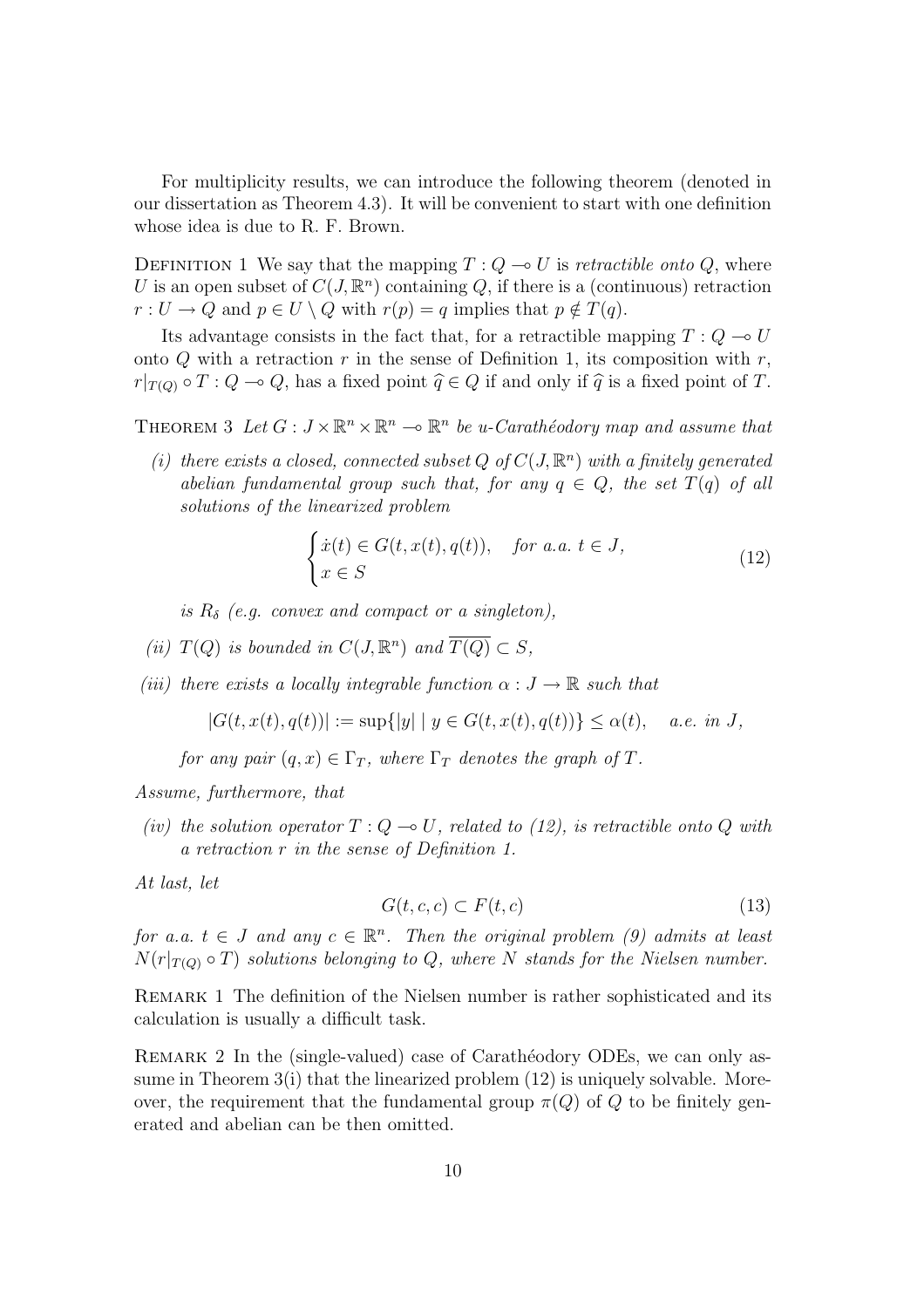Application of Theorem 2 leads, for instance, to the following existence result (denoted in our dissertation as Corollary 5.2)

THEOREM 4 Consider problem

$$
\begin{cases}\n\dot{x}(t) + A(t)x(t) \in F(t, x(t)), & \text{for a.a. } t \in [0, \tau], \\
x(0) = x(\tau),\n\end{cases}
$$

where  $F(t, x) \equiv F(t + \tau, x)$  satisfies the conditions:

- (i)  $F: [0, \tau] \times \mathbb{R}^n \to \mathbb{R}^n$  is a u-Carathéodory mapping with nonempty, compact and convex values,
- (ii) there are two nonnegative Lebesgue-integrable functions  $\delta_1, \delta_2 : [0, \tau] \rightarrow$  $[0,\infty)$  such that

$$
|F(t,x)| \leq \delta_1(t) + \delta_2(t)|x|, \quad \text{for a.a. } t \in [0, \tau] \text{ and all } x \in \mathbb{R}^n,
$$

where  $|F(t, x)| = \sup\{|y| \mid y \in F(t, x)\}.$ 

Let  $G : [0, \tau] \times \mathbb{R}^n \times \mathbb{R}^n \times [0, 1] \to \mathbb{R}^n$  be a product-measurable u-Carathéodory map such that  $G(t, c, c, 1) \subset F(t, c)$ , for all  $(t, c) \in [0, \tau] \times \mathbb{R}^n$ .

Assume that A is a piece-wise continuous (single-valued) bounded  $\tau$ -periodic  $(n \times n)$ -matrix whose Floquet multipliers lie off the unit cycle, jointly with

- (iv) there exists a (bounded) retract Q of  $C([0, \tau], \mathbb{R}^n)$  such that  $Q \setminus \partial Q$  is nonempty (open) and such that  $G(t, x, q(t), \lambda)$  is Lipschitzian in x with a sufficiently small Lipschitz constant, for a.a.  $t \in [0, \tau]$  and each  $(q, \lambda) \in$  $Q \times [0,1],$
- (v) there exists a Lebesque integrable function  $\alpha : [0, \tau] \to [0, \infty)$  such that

$$
|G(t, x(t), q(t), \lambda)| \leq \alpha(t), \quad a.e. \text{ in } [0, \tau]
$$

for any  $(x, q, \lambda) \in \Gamma_T$  (i.e. from the graph of T), where T denotes the setvalued map which assigns, to any  $(q, \lambda) \in Q \times [0, 1]$ , the set of solutions of

$$
\begin{cases}\n\dot{x}(t) + A(t)x(t) \in G(t, x(t), q(t), \lambda), & \text{for a.a. } t \in [0, 1], \\
x(0) = x(\tau), & \text{otherwise.}\n\end{cases}
$$

(vi)  $T(Q \times \{0\}) \subset Q$  holds and  $\partial Q$  is fixed point free w.r.t. T, for every  $(q, \lambda) \in$  $Q \times [0, 1]$ .

Then the inclusion  $\dot{x} + A(t)x \in F(t, x)$  admits a  $\tau$ -periodic solution.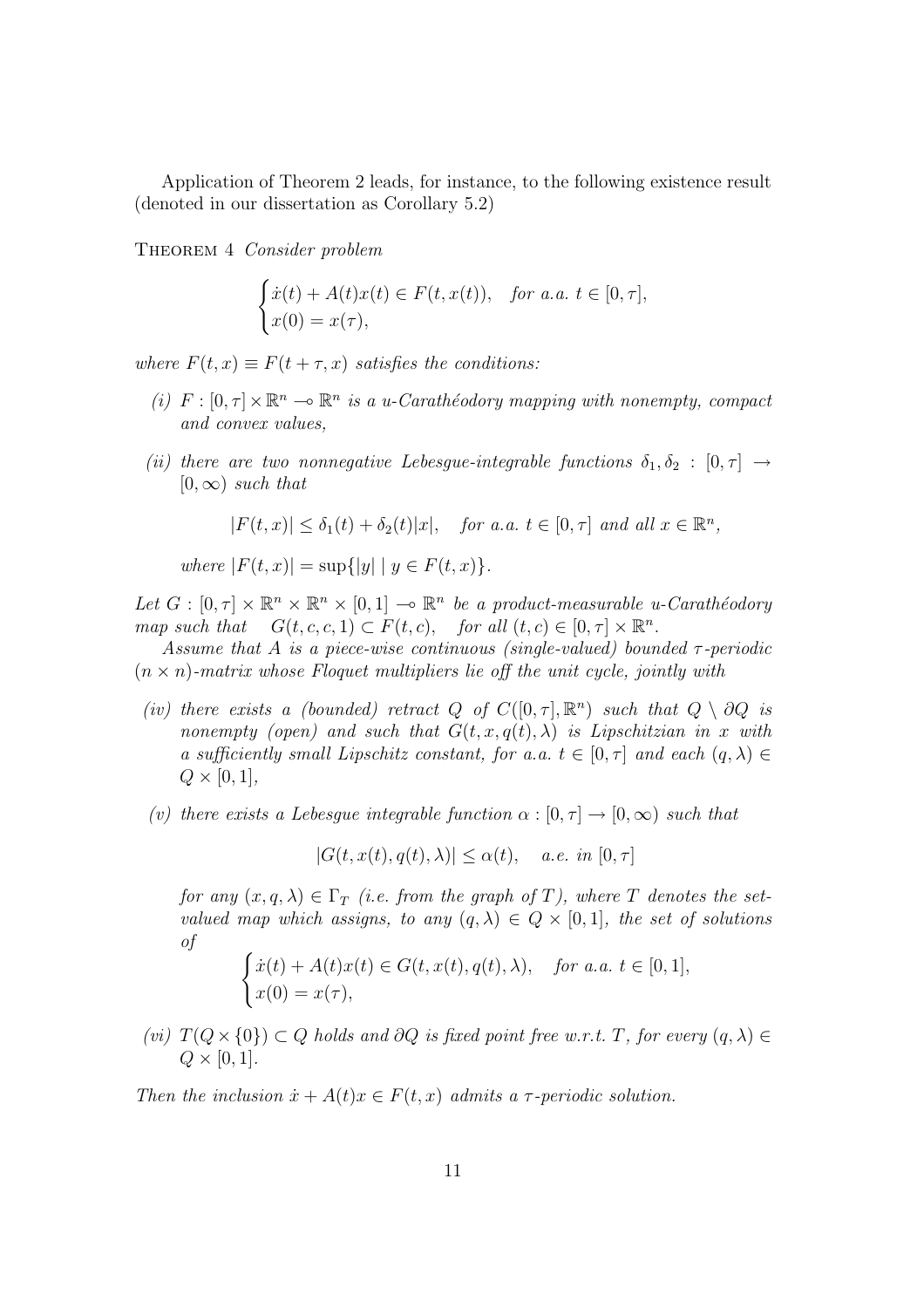Remark 3 Since in Theorem 4 the associated homogeneous problem has obviously only the trivial solution, the requirement  $T(Q \times \{0\}) \subset Q$  reduces to  $\{0\} \subset Q$ , provided  $G(t, x, q, \lambda) = \lambda G(t, x, \lambda), \lambda \in [0, 1].$ 

Remark 4 The requirement concerning a fixed point free boundary ∂Q of Q in Theorem 4 can be verified by means of bounding (Liapunov-like) functions (see C1[13], C1[36], C1[47] and cf. [AG, Chapter III.8]).

Application of Theorem 3 leads to the following multiplicity result (denoted in our dissertation as Theorem 6.2).

THEOREM 5 Let suitable positive constants  $\delta_1$ ,  $\delta_2$  exist such that the inequalities

$$
\begin{cases} \frac{1}{|a|} |e_0 \delta_2^{1/m} - G| \ge \delta_1 > \left(\frac{H}{f_0}\right)^n, \\ \frac{1}{|b|} |f_0 \delta_2^{1/n} - H| \ge \delta_2 > \left(\frac{G}{e_0}\right)^m \end{cases}
$$
(14)

are satisfied for constants  $e_0, f_0, G, H$  estimating the product-measurable u-Carathéodory or l-Carathéodory multivalued functions (with nonempty, convex and compact values)  $e, f, g, h$  as above, for constants a, b with ab  $> 0$  and for odd integers  $m, n$  with  $\min(m, n) \geq 3$ . Then system

$$
\begin{cases}\n\dot{x} + ax \in e(t, x, y)y^{(1/m)} + g(t, x, y), \\
\dot{y} + by \in f(t, x, y)x^{(1/n)} + h(t, x, y),\n\end{cases}
$$
\n(15)

admits at least two entirely bounded solutions. In particular, if multivalued functions e, f, g, h are still  $\omega$ -periodic in t, then system (15) admits at least tree  $\omega$ periodic solutions, provided the sharp inequalities appear in  $(14)$ .

Remark 5 Unfortunately, because of the invariance (w.r.t. the solution operator  $T_1$ ) of the subdomains

$$
\left\{ q(t) \in C\Big(\Big[-\frac{\omega}{2}, \frac{\omega}{2}, \mathbb{R}^2\Big)\Big|0 < \delta_1 \le q_1(t) \le R \land 0 < \delta_2 \le q_2(t) \le R \right\}
$$

and

$$
\left\{ q(t) \in C \Big( \Big[ -\frac{\omega}{2}, \frac{\omega}{2}, \mathbb{R}^2 \Big) \Big| -R \le q_1(t) \le -\delta_1 < 0 \land -R \le q_2(t) \le -\delta_2 < 0 \right\},\
$$

for each  $\omega \in (-\infty, \infty)$ , the same result can also be obtained, for example, by means of the fixed point index.

Remark 6 In order to avoid the handicap in Remark 5, we were able to modify the result in Theorem 5 for a functional planar system. The related result is denoted in our dissertation as Theorem 6.3.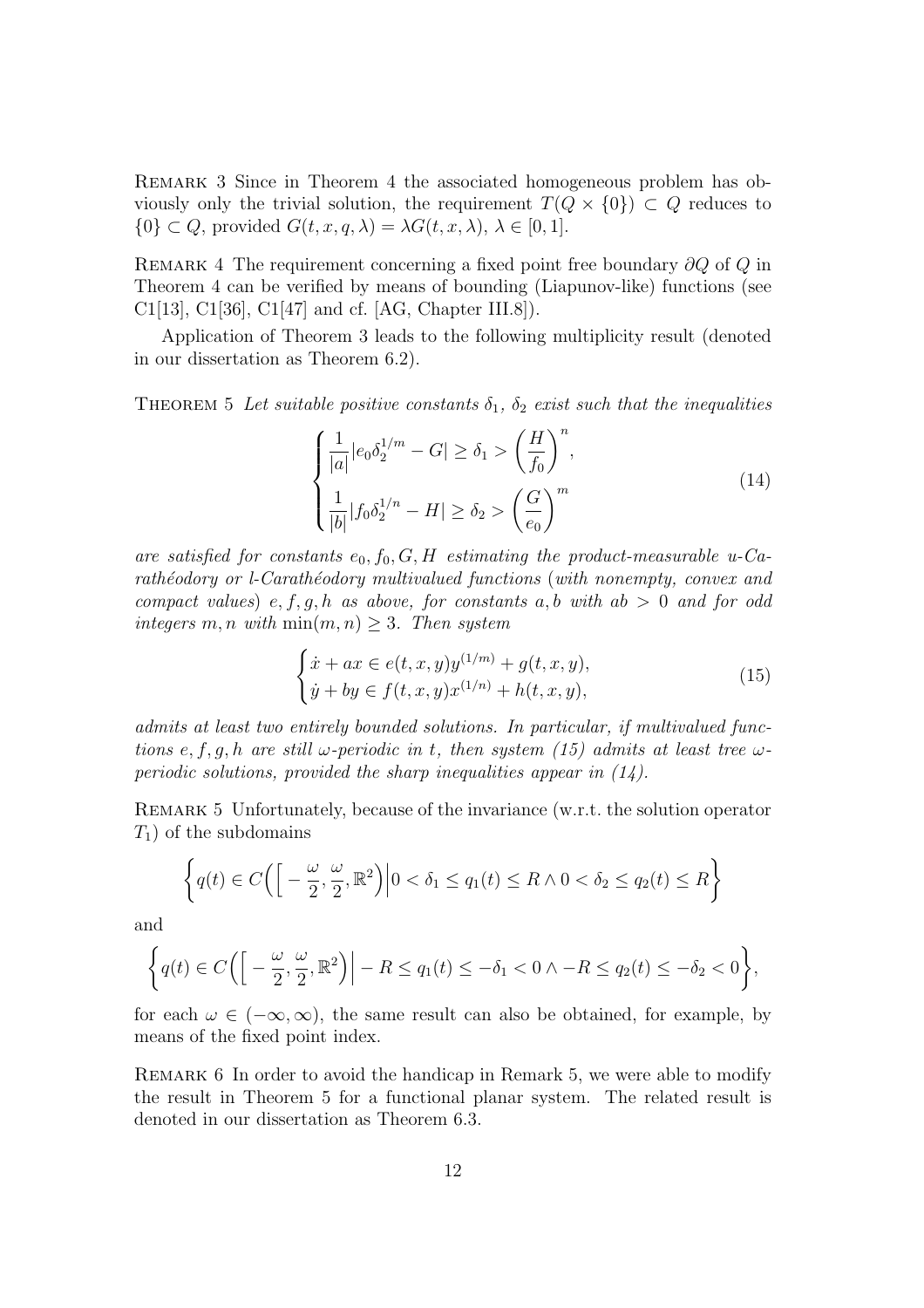## e) Presentations and applications

Many results in the present dissertation were generalized and extended in further papers. They also became a basis for a further elaboration of our PhD students in their thesis (7 finished doctors and 2 PhD students under our supervision). The author presented these results at many international conferences and seminars at the universities. The results also allowed us an intensive international collaboration (especially with Italian and recently with French colleagues). The author had many invited talks at 2 American and many European universities. In the last three years he was a visiting professor at Université Paris 1–Panthéon– Sorbonne; before he was for many years a visiting professor at Universita di Roma 1–LaSapienza.

The majority of the results in our dissertation has a character of new methods. These methods can be applied e.g. in the optimal control problems or in the problems, where the generating vector fields are discontinuous at space variables (e.g. dry friction problems).

The publications were supported by the Council of Czech Government (MSM 619 895 92 14).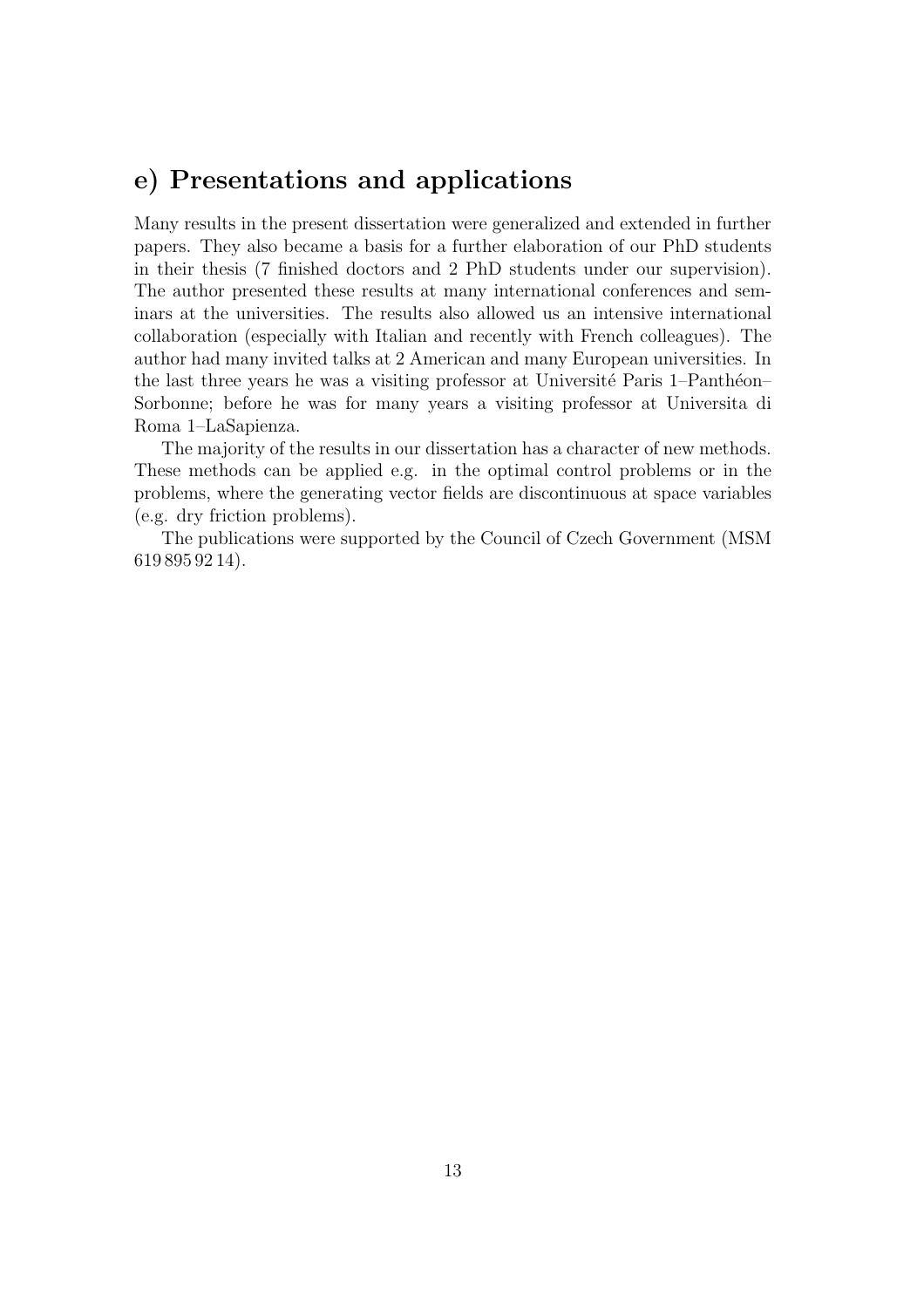### References

- [AC] J.-P. Aubin and A. Cellina, *Differential Inclusions*, Springer, Berlin, 1984.
- [AG] J. Andres and L. Górniewicz, *Topological Fixed Point Principles for Bound*ary Value Problems, Kluwer, Dordrecht, 2003.
- [BF] F. Battelli, M. Fečkan (eds.): Handbook of Differential Equations. Ordinary differential equations, Vol. IV. Elsevier, Amsterdam, 2008.
- [BFGJ] R. F. Brown, M. Furi, L. Górniewicz, B. Jiang (eds.): *Handbook of Topo*logical Fixed Point Theory. Springer, Berlin, 2005.
- [Br] R. F. Brown: More about Nielsen theories and their applications, In: [BFGJ], pp. 433–462.
- [CDF1] A. Cañada, P. Drábek, A. Fonda (eds.): Handbook of Differential Equations. Ordinary differential equations, Vol. I. Elsevier, Amsterdam, 2004.
- [CDF2] A. Cañada, P. Drábek, A. Fonda (eds.): Handbook of Differential Equations. Ordinary differential equations, Vol. II. Elsevier, Amsterdam, 2005.
- [CDF3] A. Ca˜nada, P. Dr´abek, A. Fonda (eds.): Handbook of differential equations. Ordinary differential equations, Vol. III. Elsevier, Amsterdam, 2006.
- [De] K. Deimling: Multivalued Differential Equations. De Gruyter, Berlin, 1992.
- [DMNZ] R. Dragoni, J. W. Macki, P. Zecca: Solution Sets of Differential Equations in Abstract Spaces. Longman, Harlow, 1996.
- [Fe] M. Feˇckan: Multiple solutions of nonlinear equations via Nielsen fixed–point theory: a survey. In: T. M. Rassias (ed.): Nonlinear Analysis in Geometry and Topology, Palm Harbor, 2000, pp. 77–97.
- [FG] M. Frigon and A. Granas (eds.), Topological Methods in Differential Equations and Inclusions, Kluwer, Dordrecht, 1995.
- [Fu] S. Fuˇc´ık: Solvability of Nonlinear Equations and Boundary Value Problems. Reidel, Dordrecht, 1980.
- [FZ] M. Furi, P. Zecca (eds.): Topological Methods for Ordinary Differential Equations. LNM 1537, Springer, Berlin, 1993.
- [GM] R. E. Gaines and J. Mawhin: Coincidence Degree and Nonlinear Differential Equations. LNM 568, Springer, Berlin, 1977.
- [HP1] S. Hu, N. S. Papageorgiou: Handbook of Multivalued Analysis, Vol. I: Theory. Kluwer, Dordrecht, 1997.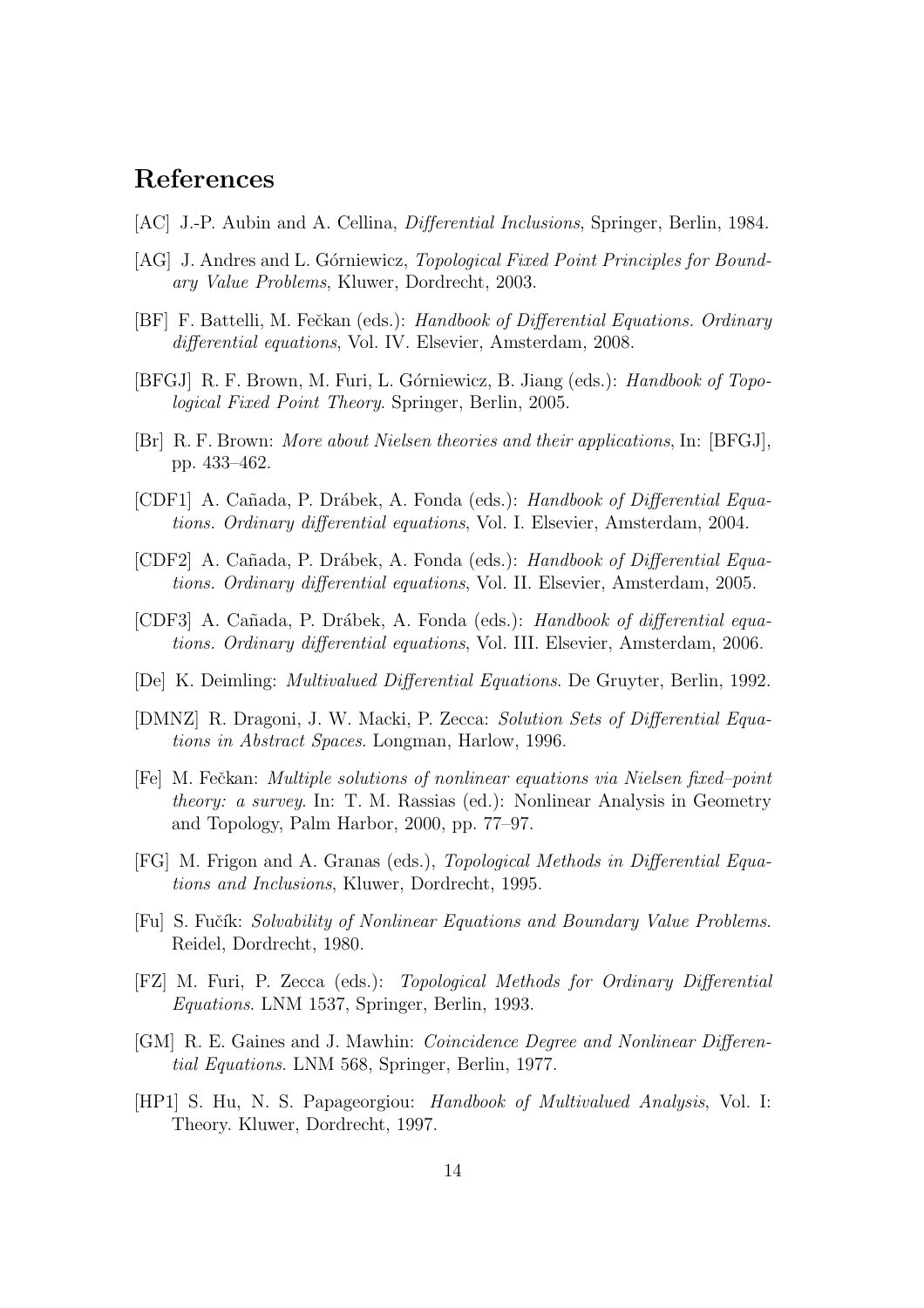- [HP2] S. Hu, N. S. Papageorgiou: Handbook of Multivalued Analysis, Vol. II: Applications. Kluwer, Dordrecht, 2000.
- [KOZ] M. I. Kamenskii, V. V. Obukhovskii and P. Zecca, Condensing Multivalued Maps and Semilinear Differential Inclusions in Banach Space, W. deGruyter, Berlin, 2001.
- [Ki] M. Kisielewicz, Differential Inclusions and Optimal Control, Kluwer, Dordrecht, 1991.
- [KS] W. Kirk, B. Sims (eds.): Handbook of Metric Fixed Point Theory. Kluwer, Dordrecht, 2001.
- [KZ] M. A. Krasnoselskii, P. P. Zabreiko: *Geometrical Methods of Nonlinear* Analysis. Springer, Berlin, 1984.
- [KW] W. Krawcewicz and J. Wu, Theory of Degrees with Applications to Bifurcations and Differential Equations, J. Willey & Sons., New York, 1997.
- [Ma] J. Mawhin: Topological Degree Methods in Nonlinear Boundary Value Problems. AMS, Providence, R. I., 1979.
- [MM] M. D. P. Monteiro Marques, Differential Inclusions in Nonsmooth Mechanical Problems, Birkhäuser, Basel, 1993.
- [OO] F. Obersnel, P. Omari: Period two implies chaos for a class of ODEs, Proc. Amer. Math. Soc. 135, 7 (2007), 2055–2058.
- [Sm] G. V. Smirnov, Introduction to the Theory of Differential Inclusions, Grad. Stud. Math., Vol. 41, Amer. Math. Soc., Providence, RI, 2002.
- [To] A. A. Tolstonogov, Differential Inclusions in a Banach Space, Kluwer, Dordrecht, 2000.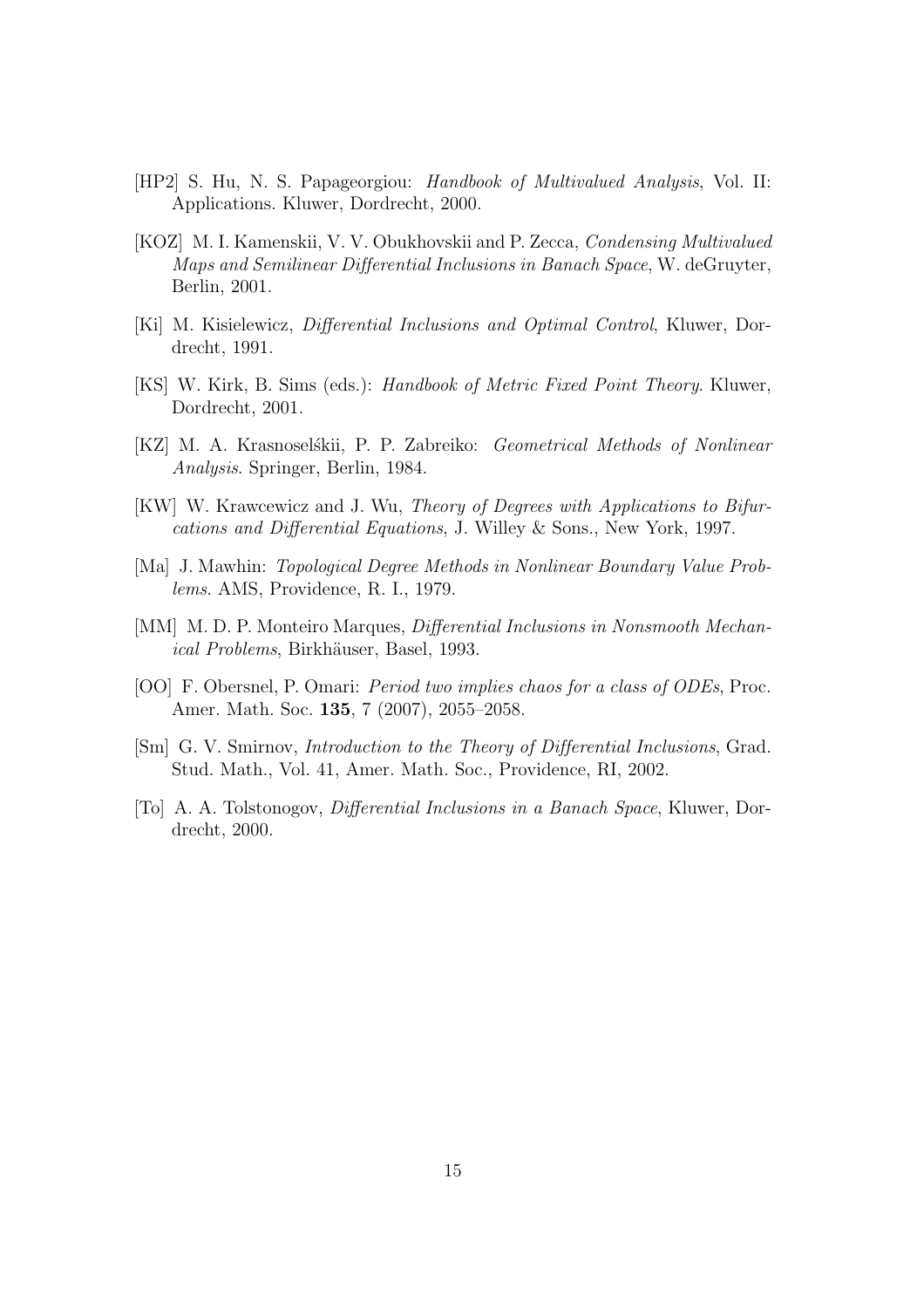### List of author's publications

The present dissertation is identical with the monographic chapter  $B[2]$ . In March 2010, the author found 302 citations (without self–citations) of his publications; 113 citations were found on WOS and 27 publications were cited in monographs.

### A. Monographs

 $A[1]$  Andres, J., Górniewicz, L.: Topological Fixed Point Principles for Boundary Value Problems. Kluwer, Dordrecht, 2003.

### B. Chapters in monographs

- B[1] Andres, J.: Periodic-type solutions of differential inclusions. In: Advances in Mathematical Research, Vol. 8 (A. R. Baswell, ed.), Nova Sciences Publishers, New York, 2009, pp. 295–353.
- B[2] Andres, J.: Topological principles for ordinary differential equations. In: Handbook of Differential Equations, Ordinary Differential Equations, vol. 3 (A. Ca˜nada, P. Dr´abek, A. Fonda, eds.), Elsevier, Amsterdam, 2006, pp. 1–101.
- B[3] Andres, J.: Applicable fixed point principles. In: Handbook of Topological Fixed Point Theory (R. F. Brown, M. Furi, L. Górniewicz, B. Jiang, eds.), Springer, Berlin, 2005, pp. 687–739.

### C. Scientific papers

#### C1 Scientific papers in journals

- $C1[1]$  Andres, J., Pavlačková, M.: Topological structure of solution sets to asymptotic boundary value problems. J. Diff. Eqns  $248 (2010)$ ), 127–150. **IF:** 1.349
- $C1[2]$  Andres, J.: On de Saussure's principle of linearity and visualization of language structures. Glottotheory 2, 2 (2010), 1–14.
- C1[3] Andres, J.: On a conjecture about the fractal structure of language. J. Quant. Linguistics 17, 2 (2010), 101–122.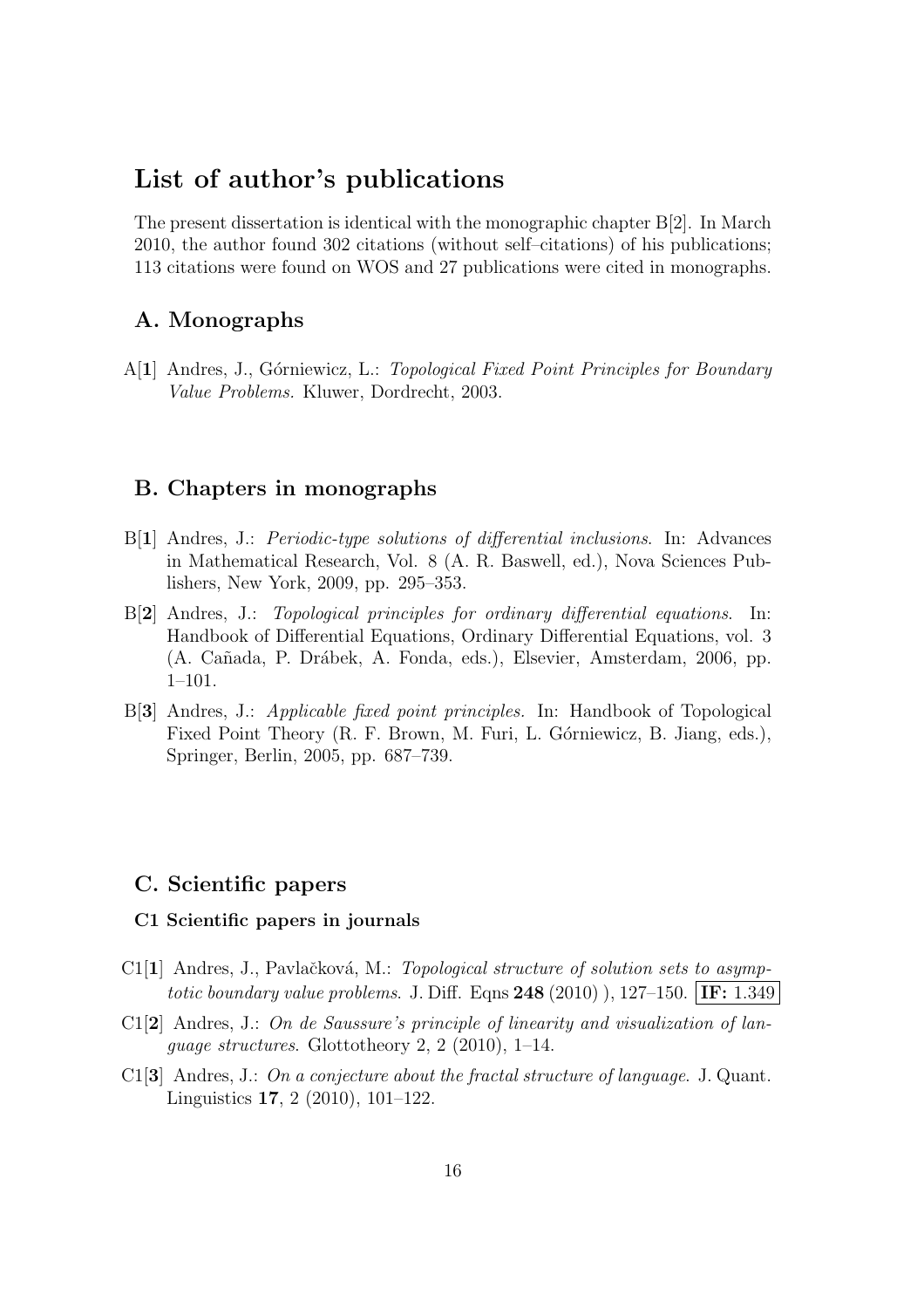- C1[4] Andres, J., Kožušníková, M., Malaguti, L.: On the Floquet problem for second-order Marchaud differential systems. J. Math. Anal. Appl. 351, 1  $(2009), 360-372. | \text{IF: } 1.046$
- C1[5] Andres, J., Pavlačková, M.: Asymptotic boundary value problems for secondorder differential systems. Nonlin. Anal. **71**, 5-6 (2009), 1462–1473. **IF:** 1.295
- $C1[6]$  Andres, J., Fürst, T., Pastor, K.: Sharkovskii's theorem, differential inclusions, and beyond. Topol. Meth. Nonlin. Anal.  $33$ , 1 (2009), 149–168. IF: 0.594
- C1[7] Andres, J., Malaguti, L., Taddei, V.: On boundary value problems in Banach spaces. Dynam. Syst. Appl. 18 (2009), 275–302. IF: 0.718
- C1[8] Andres, J., Kožušníková, M., Malaguti, L.: Bound sets approach to boundary value problems for vector second-order differential inclusions. Nonlin. Anal. **71**, 1-2 (2009), 28–44. **IF:** 1.295
- C1<sup>[9]</sup> Andres, J., Malaguti, L., Pavlačková, M.: *Strictly localized bounding func*tions for vector second-order boundary value problems. Nonlin. Anal., T.M.A. 71, 12 (2009), 6019–6028. IF: 1.295
- C1[10] Andres, J.: Randomization of Sharkovskii-type theorems. Proc. Amer. Math. Soc. 136, 4 (2008), 1385–1395; Erratum: 136, 10 (2008), 3733–3734.  $|\text{IF: } 0.584|$
- $C1[11]$  Andres, J., Fürst, T., Pastor, K.: Full analogy of Sharkovskii's theorem for a lower semicontinuous maps. J. Math. Anal. Appl. **340**, 2 (2008), 1132–1144. IF: 1.046
- $C1[12]$  Andres, J., Pastor, K., Snyrychová, P.: *Simple fixed point theorems on* linear continua. Cubo. A Math. J. 10, 4 (2008), 27–43.
- C1[13] Andres, J., Malaguti, L., Taddei, V.: A bounding functions approach to multivalued boundary value problems. Dynamic Syst. Appl. 16 (2007), 37– 48. IF: 0.718
- $C1[14]$  Andres, J., Väth, M.: *Calculation of Lefschetz and Nielsen numbers in* hyperspaces for fractals and dynamical systems. Proc. Amer. Math. Soc. 135 (2007), 479–487. IF: 0.584
- C1[15] Andres, J., Pastor, K., Šnyrychová, P.: A multivalued version of Sharkovskii's theorem holds with at most two exceptions. J. Fixed Point Th. Appl. 2 (2007), 153–170.
- C1[16] Andres, J., Fürst, T., Pastor, K.: *Period two implies all periods for a class* of ODEs: a multivalued map approach. Proc. Amer. Math. Soc. 135, 10  $(2007), 3187-3191. | \text{IF: } 0.584$
- C1[17] Andres, J., Bersani, A.-M., Grande, R. F.: Hierarchy of almost-periodic function spaces. Rendiconti Mat. Appl. 26 (2006), 121–188.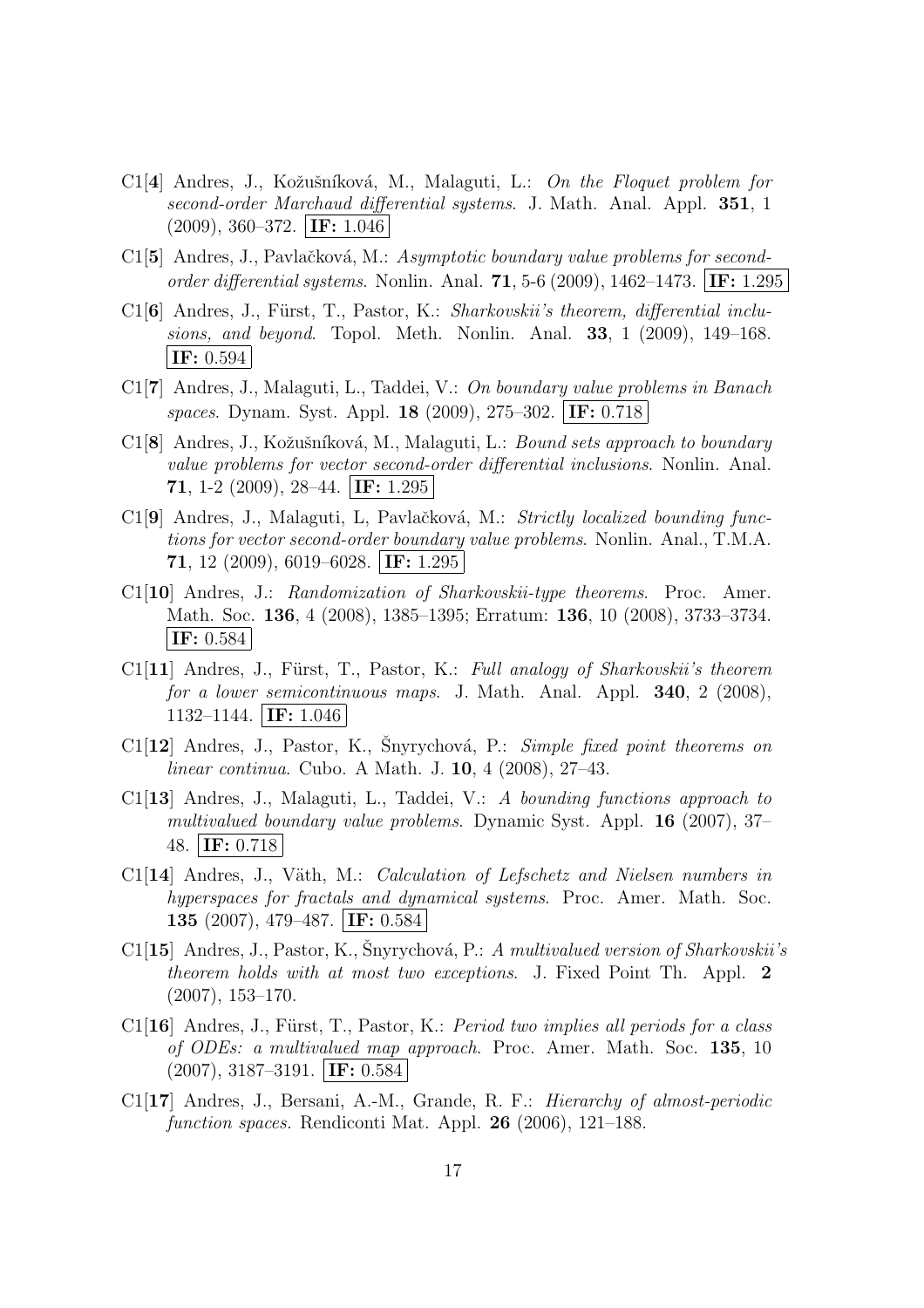- $C1[18]$  Andres, J., Górniewicz, L.: *Periodic solutions of dissipative systems revisited.* Fixed Point Theory Appl. ID 65195 (2006),  $1-12$ . **IF:** 0.728
- C1[19] Andres, J., Fürst, T.: An example of application of the Nielsen theory to integro-differential equations. Proceed. Amer. Math. Soc. 134 (2006), 1985–1993. IF: 0.584
- $C1[20]$  Andres, J., Górniewicz, L.: Note on topological degree for monotone-type multivalued maps. Fixed Point Th. 7, 2 (2006), 191–199.
- C1[21] Andres, J., Fürst, T.: Nontrivial application of Nielsen theory to differential systems. J. Diff. Eqns  $231$  (2006), 313–330. **IF:** 1.349
- $C1[22]$  Andres, J., Šnyrychová, P., Szuca, P.: Sharkovskii's theorem for connectivity  $G_{\delta}$ -relations. Int. J. Bifurc. Chaos 16, 8 (2006), 2377–2393. **IF:** 0.870
- C1[23] Andres, J., Wong, P.: Relative Nielsen theory for noncompact spaces and maps. Topology Appl. **153** (2006), 1961–1974. **IF:** 0.362
- C1[24] Andres, J., Bersani, A. M., Radová, L.: Almost-periodic solutions in various metrics of higher-order differential equations with a nonlinear restoring term. Acta Univ. Palacki. Olomuc., Fac. rer. nat., Math. 45 (2006), 7–29.
- C1[25] Andres, J., Pastor, K.: A version of Sharkovskii's theorem for differential *equations.* Proceed. Amer. Math. Soc. **135** (2005), 449–453. **IF:** 0.584
- C1[26] Andres, J.: Nielsen number and differential equations. Fixed point Theory Appl. 2 (2005), 137–167. IF: 0.728
- C1[27] Andres, J., Jüttner, L., Pastor, K.: On a multivalued version of the Sharkovskii theorem and its application to differential inclusions, II. Set-Valued Anal. 13  $(2005), 47-68. | \text{IF: } 0.714 |$
- C1 $[28]$  Andres, J., Bednařík, D., Pastor, K.: On the notion of derivo-periodicity. J. Math. Anal. Appl. 303, 2 (2005), 405–417. IF: 1.046
- C1<sup>[29]</sup> Andres, J., Fišer, J., Gabor, G., Lesniak, K.: *Multivalued fractals*. Chaos, Solitons, Fractals 24, 3 (2005), 665–700. IF: 2.980
- $C1[30]$  Andres, J., Górniewicz, L.: A note to the paper of D. Richeson and J. Wiseman. Anal. Stiint. Univ. "Al. I. Cuza", Iai, 51, 1, Matem. 2, (2005), 259–264.
- C1[31] Andres, J.: Period three implications for expansive maps in  $\mathbb{R}^n$ . J. Difference Eqns Appl. 10, 1 (2004), 17–28. **IF:** 0.867
- C1[32] Andres, J., Fišer, J.: Metric and topological multivalued fractals. Int. J. Bifurc. Chaos 14, 4 (2004), 1277-1289. **IF:** 0.870
- C1[33] Andres, J., Väth, M.: Two topological definitions of a Nielsen number for coincidences of noncompact maps. Fixed Point Th. Appl. 1, 1 (2004), 49–69. IF: 0.728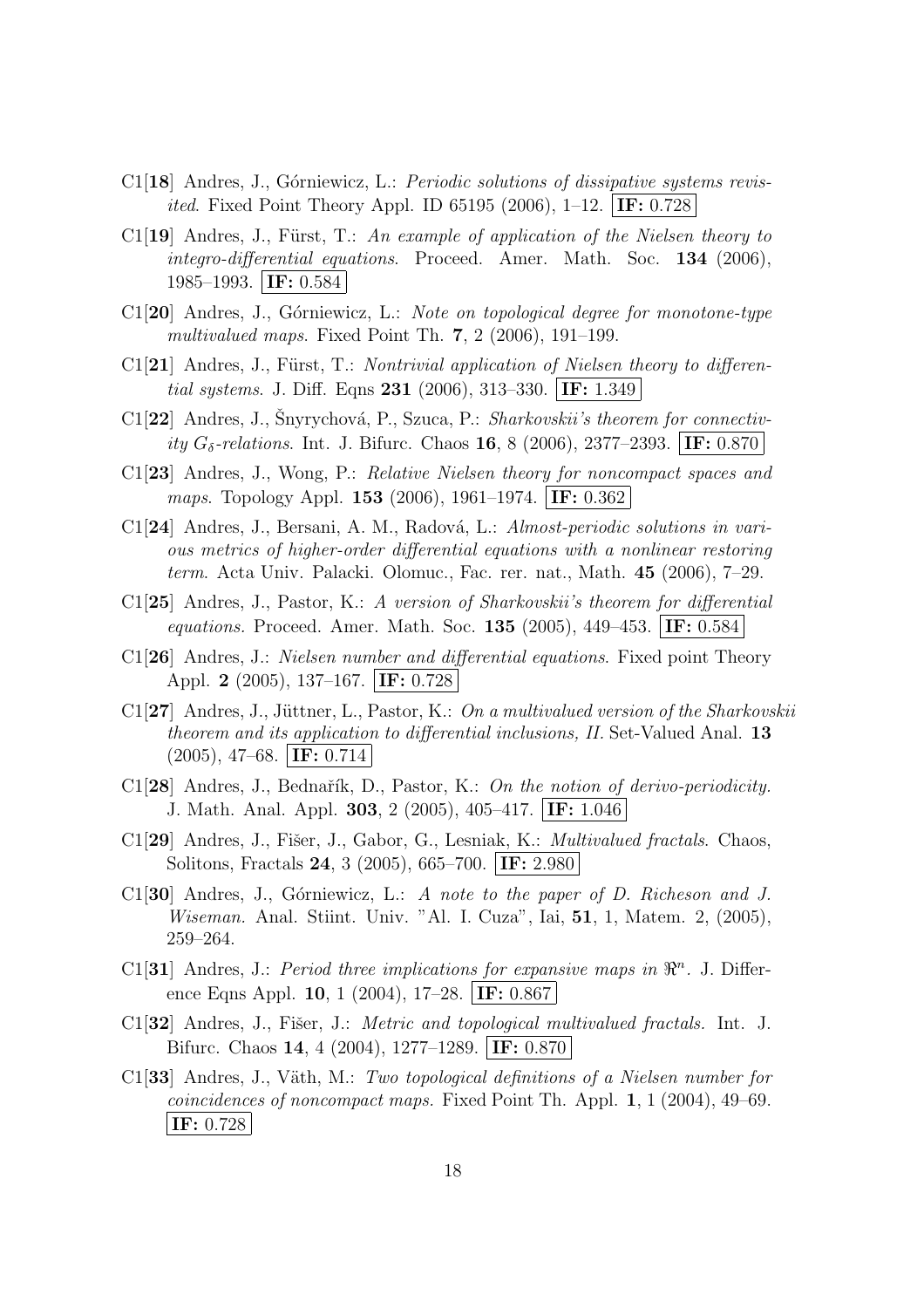- C1[34] Andres, J.: Continuation principles for fractals. Fixed Point Theor. 5, 2 (2004), 165–180.
- C1[35] Andres, J., Pastor, K.: On a multivalued version of the Sharkovskii theorem and its application to differential inclusions, III. Topol. Meth. Nonlin. Anal. 22 (2003), 369–386. IF: 0.594
- C1<sup>[</sup>36] Andres, J., Malaguti, L., Taddei, V.: *Bounded solutions of Carathéodory* differential inclusions: a bound sets approach., Abstr. Appl. Anal. **2003**, 9  $(2003), 547-571. | \text{IF: } 0.644$
- C1[37] Andres, J., Górniewicz, L., Jezierski, J.: Periodic points of multivalued mappings with applications to differential inclusions on tori., Topol. Appl. 127, 3 (2003), 447–472. IF: 0.362
- C1[38] Andres, J., Fišer, J.: Fractals generated by differential equations. Dynam. Syst. Appl. 11, 4 (2002), 471–480. IF: 0.718
- C1[39] Andres, J., Jüttner, L.: Period three plays a negative role in a multivalued version of Sharkovskii's theorem. Nonlin. Anal. 51, 6 (2002), 1101–1104.  $|IF: 1.295|$
- $C1[40]$  Andres, J., Väth, M.: *Coincidence index for noncompact mappings on* nonconvex sets., Nonlinear Funct. Anal. Appl. 7, 4 (2002), 619–658.
- C1[41] Andres, J., Bader, R.: Asymptotic boundary value problems in Banach spaces., J. Math. Anal. Appl. 274, 1 (2002), 437–457. **IF:** 1.046
- C1[42] Andres, J., Fišer, J., Jüttner, L.: On a multivalued version of the Sharkovskii theorem and its application to differential inclusions. Set-Valued Anal. 10, 1 (2002), 12–14. **IF:** 0.714
- $C1[43]$  Andres, J., Gabor, G., Górniewicz, L.: Acyclicity of solution sets to differential inclusions. Nonlin. Anal. 49, 5 (2002), 671–688. **IF:** 1.295
- C1<sup>[44]</sup> Andres, J., Jüttner, L.: *Periodic solutions of discontinuous differential* systems., Nonlinear Anal. Forum 6, 2 (2001), 391–407.
- C1[45] Andres, J., Bersani, A. M.: Almost-periodicity problem as a fixed-point problem for evolution inclusions., Topol. Methods Nonlinear Anal. 18, 2  $(2001), 337-349. | \text{IF: } 0.594$
- C1[46] Andres, J., Krajc, B.: Periodic solutions in a given set of differential systems., J. Math. Anal. Appl. 264, 2 (2001), 495–509. IF: 1.046
- C1[47] Andres, J., Malaguti, L., Taddei, V.: Floquet boundary value problems for differential inclusions: a bound sets approach., Z. Anal. Anwend. 20, 3 (2001), 709–725.
- $C1[48]$  Andres, J.: Nielsen number, Artin braids, Poincaré operators and multiple nonlinear oscillations. Nonlin. Anal. 47, 2 (2001), 1017–1028. **IF:** 1.295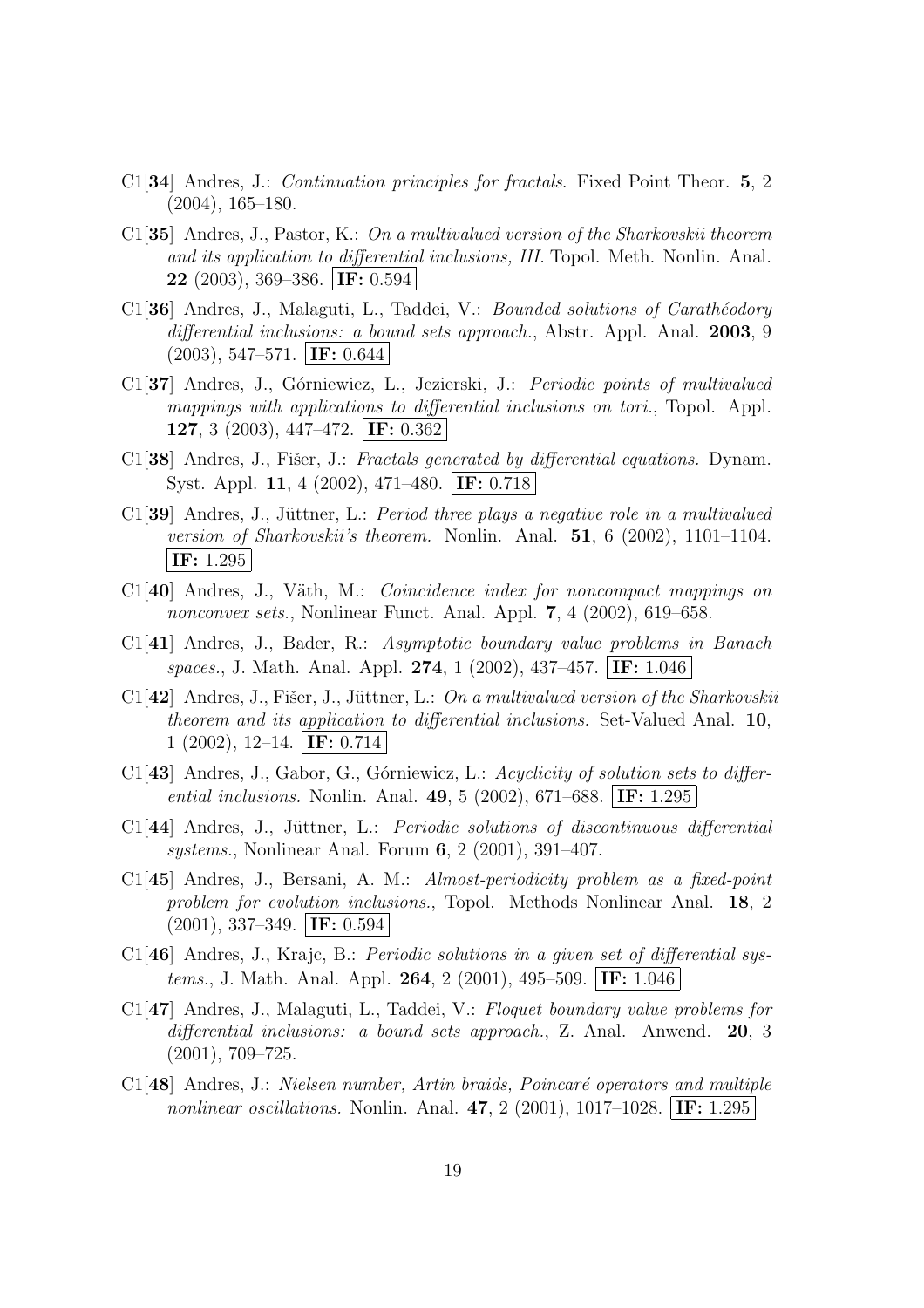- C1[49] Andres, J.: Some standard fixed-point theorems revisited. Atti Sem. Mat. Fis. Univ. Modena 49 (2001), 455–471.
- C1[50] Andres, J.: Ordinary differential equations in the lack of uniqueness. Atti Sem. Mat. Fis. Univ. Modena 49 (2001), 247–267.
- $C1[51]$  Andres, J., Bersani, A. M., Lesniak, K.: On some almost-periodicity prob*lems in various metrics.* Acta Appl. Math.  $65, 1\negthinspace\negthinspace-3 (2001), 35\negthinspace\negthinspace-57. | \text{IF: } 0.430$
- C1[52] Andres, J., Górniewicz, L., Jezierski, J.: Relative versions of the multivalued Lefschetz and Nielsen theorems and their application to admissible semi–flows. Topol. Meth. Nonlin. Anal. 16, 1 (2000), 73–92. **IF:** 0.594
- C1[53] Andres, J., Fišer, J.: Basins of attraction for triple logistic maps. Annal. Math. Silesianae 14 (2000), 23–32.
- C1<sup>[54]</sup> Andres, J., Gabor, G., Górniewicz, L.: *Topological structure of solution* sets to multivalued asymptotic problems. Zeitschrift für Anal. und ihre Anw. 19, 1 (2000), 35–60.
- C1[55] Andres, J.: A nontrivial example of application of the Nielsen fixed–point theory to differential systems: problem of Jean Leray. Proceed. Amer. Math. Soc. 128 (2000), 2921–2931. **IF:** 0.584
- C1[56] Andres, J.: Multiple bounded solutions of differential inclusions: the Nielsen *theory approach.* J. Diff. Eqns  $155$  (1999), 285–310. **IF:** 1.349
- C1[57] Andres, J.: Almost-periodic and bounded solutions of Carathéodory differ*ential inclusions.* Diff. Int. Eqns  $112, 6$  (1999), 887–912.
- C1<sup>[58]</sup> Andres, J., Gabor, G., Górniewicz, L.: *Boundary value problems on infinite* intervals. Trans. Amer. Math. Soc. 351, 12 (1999), 4861–4903. **IF:** 1.014
- C1[59] Andres, J.: Existence of two almost-periodic solutions of pendulum-type *equations.* Nonlin. Anal. **37** (1999), 797–804. **IF:** 1.295
- C1[60] Andres, J., Górniewicz, L., Jezierski, J.: A generalized Nielsen number and multiplicity results for differential inclusions. Topol. Appl. **100**, 2–3 (1999), 193–209. IF: 0.362
- C1[61] Andres, J., Krajc, B.: Bounded solutions in a given set of differential systems. J. Comp. Appl. Math. 113, 1–2 (1999), 73–82. IF: 1.048
- $C1[62]$  Andres, J., Górniewicz, L.: From the Schauder fixed-point theorem to the applied multivalued Nielsen theory. Topol. Meth. Nonlin. Anal. 14, 2  $(1999), 229-238. | \text{IF: } 0.594$
- C1 $[63]$  Andres, J., Fišer, J., Jüttner, L., Velecká, I.: Population dynamics of Bithynia tentaculata. Acta UPO, Fac. rer. nat., Math. 37 (1998), 7–34.
- C1[64] Andres, J., Jüttner, L., Velecká, I.: Mathematical modelling of population dynamics of freshwater mollusc Bithynia tentaculata (Linné, 1758) (Gastropoda: Prosobranchia). Acta UPO, Fac. rer. nat., Biol. 36 (1998), 83–100.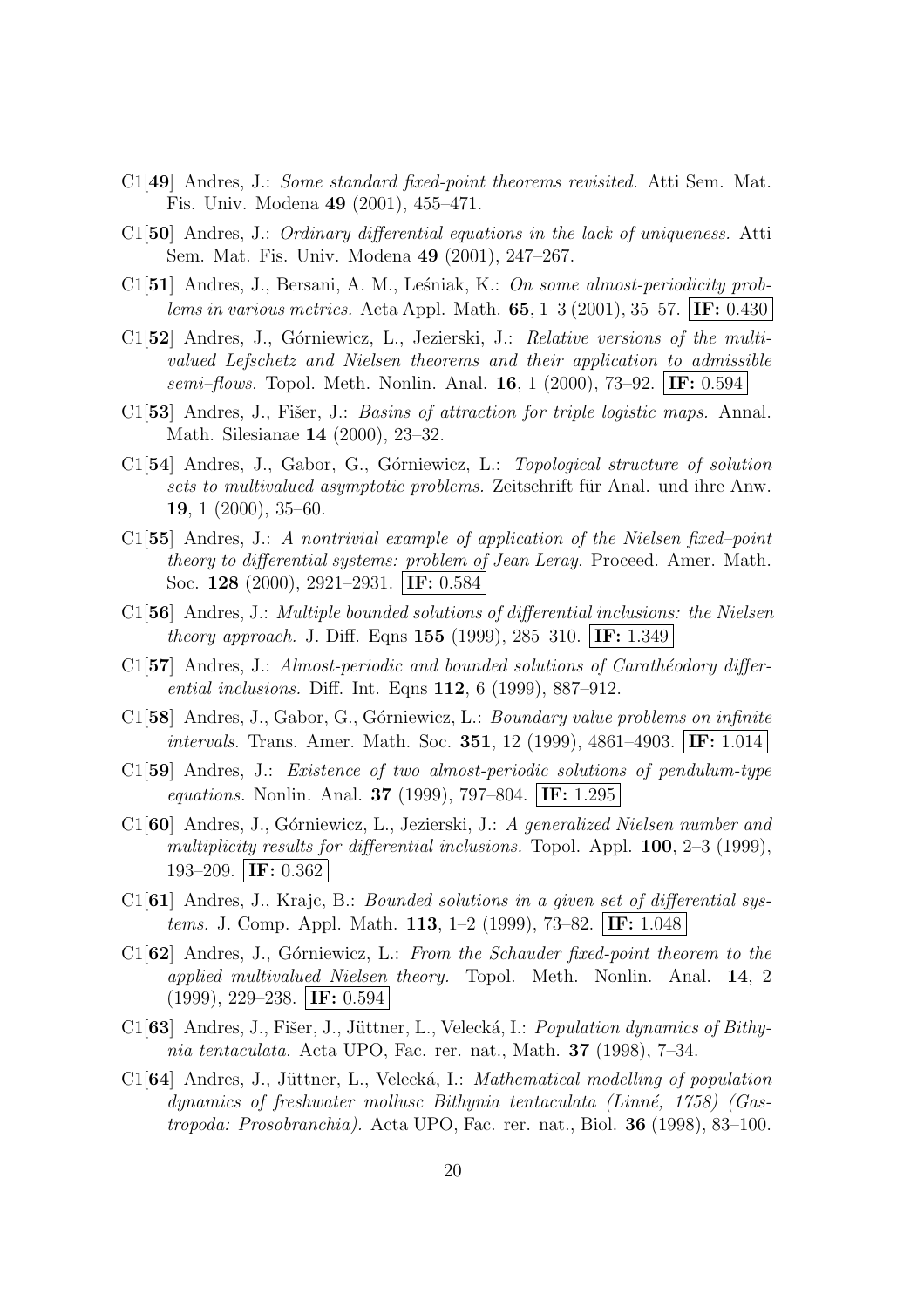- C1[65] Andres, J.: Periodic solutions of quasi–linear functional differential inclusions. Functional Diff. Eqns 5, 3–4 (1998), 287–296.
- C1 $[66]$  Andres, J.: *Nonlinear rotations.* Nonlin. Anal., T.M.A. 30, 1 (1997), 495–503. IF: 1.295
- $C1[67]$  Andres, J.: A target problem for differential inclusions with state-space constraints. Demonstratio Math. 30, 4 (1997), 783–790.
- C1[68] Andres, J., Krajc, B.: Unified approach to bounded, periodic and almost periodic solutions of differential systems. Annal. Math. Silesianae 11 (1997), 39–53.
- C1 $[69]$  Andres, J.: On the multivalued Poincaré operators. Topol. Meth. Nonlin. Anal. **10**, 1 (1997), 171–182. **IF:** 0.594
- C1[70] Andres, J.: Existence of periodic and bounded solutions of the generalized Liénard equation under forcing. Rep. Math. Phys.  $39, 1$  (1997), 91–98.  $|\text{IF: } 0.6|$
- C1[71] Andres, J., Sanchez, L.: A note on vector boundary value problems. Nonlin. Diff. Eqns, T.M.A. 3, 1–2 (1997), 49–58.
- C1[72] Andres, J., Fišer, J.: Bifurcations of a triple logistic map. Acta UPO, Phys. 36 (1997), 217–224.
- C1[73] Andres, J.: Existence, uniqueness and instability of large-period harmonics to the third-order nonlinear ordinary differential equations. J. Math. Anal. Appl. 199 (1996), 445–457. **IF:** 1.046
- $C1[74]$  Andres, J., Górniewicz, L., Lewicka, M.: *Partially dissipative periodic pro*cesses. Banach Center Publ. 35 (1996), 109–118.
- C1[75] Andres, J.: Splay-phase and anti-splay-phase orbits for equivariant setvalued flows on tori. Diff. Eqns and Dynam. Systems 4, 1 (1996), 89–98.
- C1[76] Andres, J.: Concluding remarks on problem of Moser and conjecture of Mawhin. Annal. Math. Silesianae 10 (1996), 57–65.
- C1[77] Andres, J., Turský, T.: Asymptotic estimates of solutions and their derivatives of nth-order nonhomogenous ordinary differential equations with constant coefficients. Discussiones Math. 16, 1 (1996), 75–89.
- C1[78] Andres, J., David, Z.: Basin of attraction metamorphoses for planar endomorphisms. Acta UPO, Fac. rer. nat., Phys. 35 (1996), 221–251.
- C1<sup>[79]</sup> Andres, J., Turský, T.: On the method of Esclangon. Acta UPO, Math. 35 (1996), 7–20.
- C1[80] Andres, J.: Large-period forced oscillations to higher-order pendulum-type *equations.* Diff. Eqns and Dynam. Systems  $3, 4$  (1995), 407–421.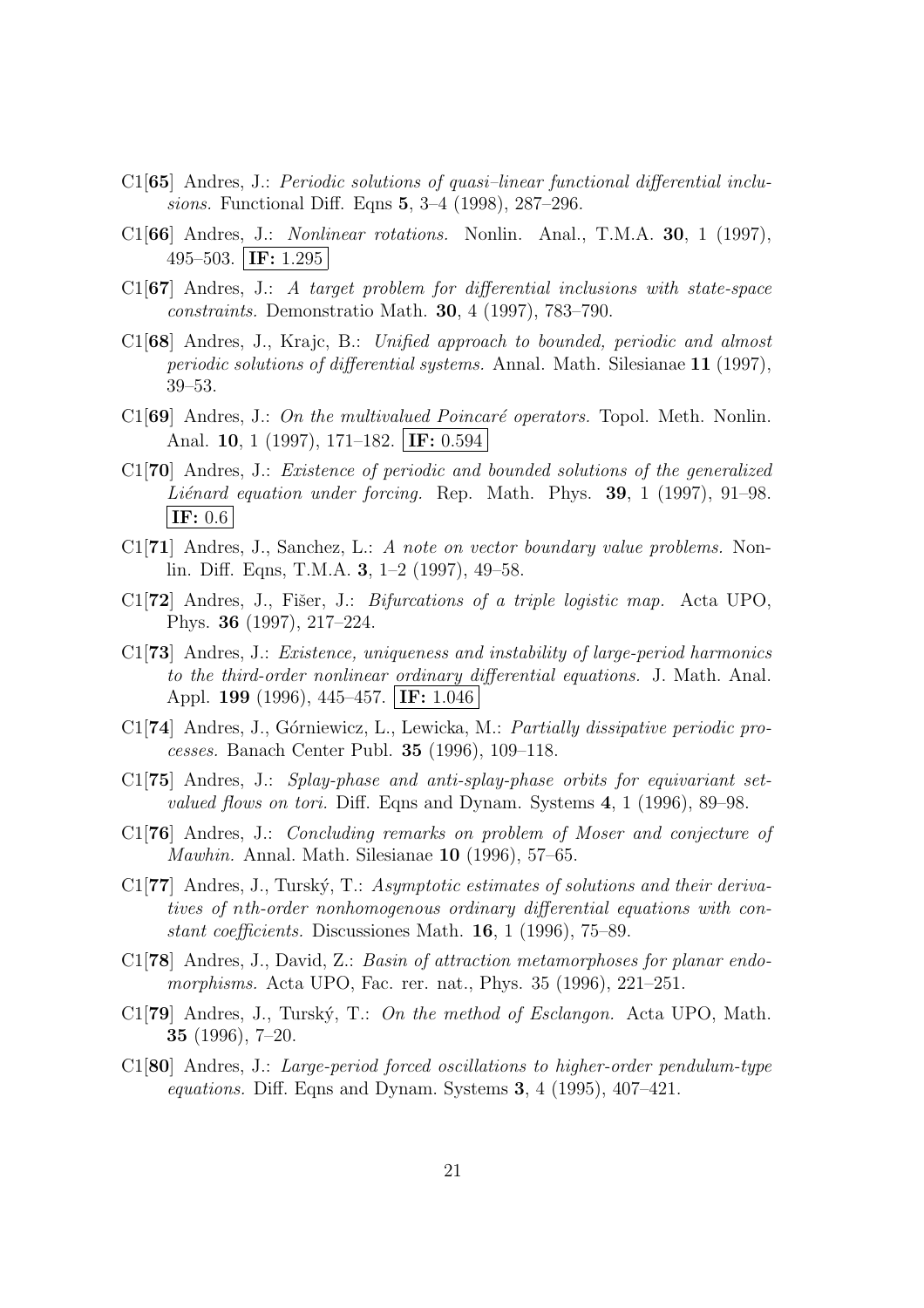- C1[81] Andres, J.: Recent results on third-order nonlinear ODEs. J. Nigerian Math. Soc. 14 (1995), 41–66.
- C1[82] Andres, J.: Further remarks on problem of Moser and conjecture of Mawhin. Topol. Meth. Nonlin. Anal. 6, 1 (1995), 163–174. IF: 0.594
- C1[83] Andres, J., Kučera, R.: Note on the observation of comets in 1664 and 1665 by the Olomouc scholar P. Valentin Stansel, S.J. Acta UPO 120, Phys. 34 (1995), 207–218.
- $C1[84]$  Andres, J.: Note on the problem of de la Vallée Poussin. Publ. Math. Debrecen 45, 1–2 (1994), 145–152. **IF:** 0.346
- C1[85] Andres, J.: Periodic derivatives and the Wirtinger-type inequalities. Acta UPO, Fac. rer. nat. 116, Phys. 33 (1994), 177–192.
- C1[86] Andres, J., Koutná, M., Vlček, V.: Asymptotic estimates of solutions to the fifth-order nonhomogenous linear ordinary differential equations with almost constant coefficients. Acta UPO, Fac. rer. nat. 116, Phys. 33 (1994), 193–233.
- C1[87] Andres, J.: Derivo-periodic boundary value problems for nonautonomous ordinary differential equations. Riv. Mat. Pura Appl. 13 (1993), 63–90.
- C1[88] Andres, J.: Several remarks to problem of Moser and conjecture of Mawhin. Boll. U. M. I. 7, 7-A (1993), 377–386. IF: 0.059
- C1<sup>[89]</sup> Andres, J., Vlček, V.: *Green's functions for periodic and anti-periodic* BVPs to second-order ODEs. Acta UPO, Fac. rer. nat. 110, Math. 32 (1993), 7–16.
- $C1[90]$  Andres, J., Staněk, S.: Note to the Lagrange stability of excited pendulumtype equations. Math. Slovaca 43, 5 (1993), 617–630. **IF:** 0.051
- C1[91] Andres, J.: Transformation theory for nondissipative systems: Some remarks and simple application in examples. Acta UPO, Fac. rer. nat. 111, Phys. 32 (1993), 125–132.
- C1[92] Andres, J.: Existence of periodic solutions for an n-th order differential equation with nonlinear restoring term and time-variable coefficients. J. Math. Anal. Appl. **167**, 1 (1992), 1–11. **IF:** 1.046
- C1[93] Andres, J.: Note to the asymptotic behaviour of solutions of damped pendulum equations under forcing. Nonlin. Anal., T. M. A. 18, 8 (1992), 705–712. IF: 1.295
- C1[94] Andres, J.: Asymptotic properties of solutions to quasi-linear differential systems. J. Comput. Appl. Math. 41 (1992), 57–64. IF: 1.048
- $C1[95]$  Andres, J., Vlček, V.: On four-point regular BVPs for second-order quasilinear ODEs. Acta UPO, Fac. rer. nat. 105, Math. 31 (1992), 37–44.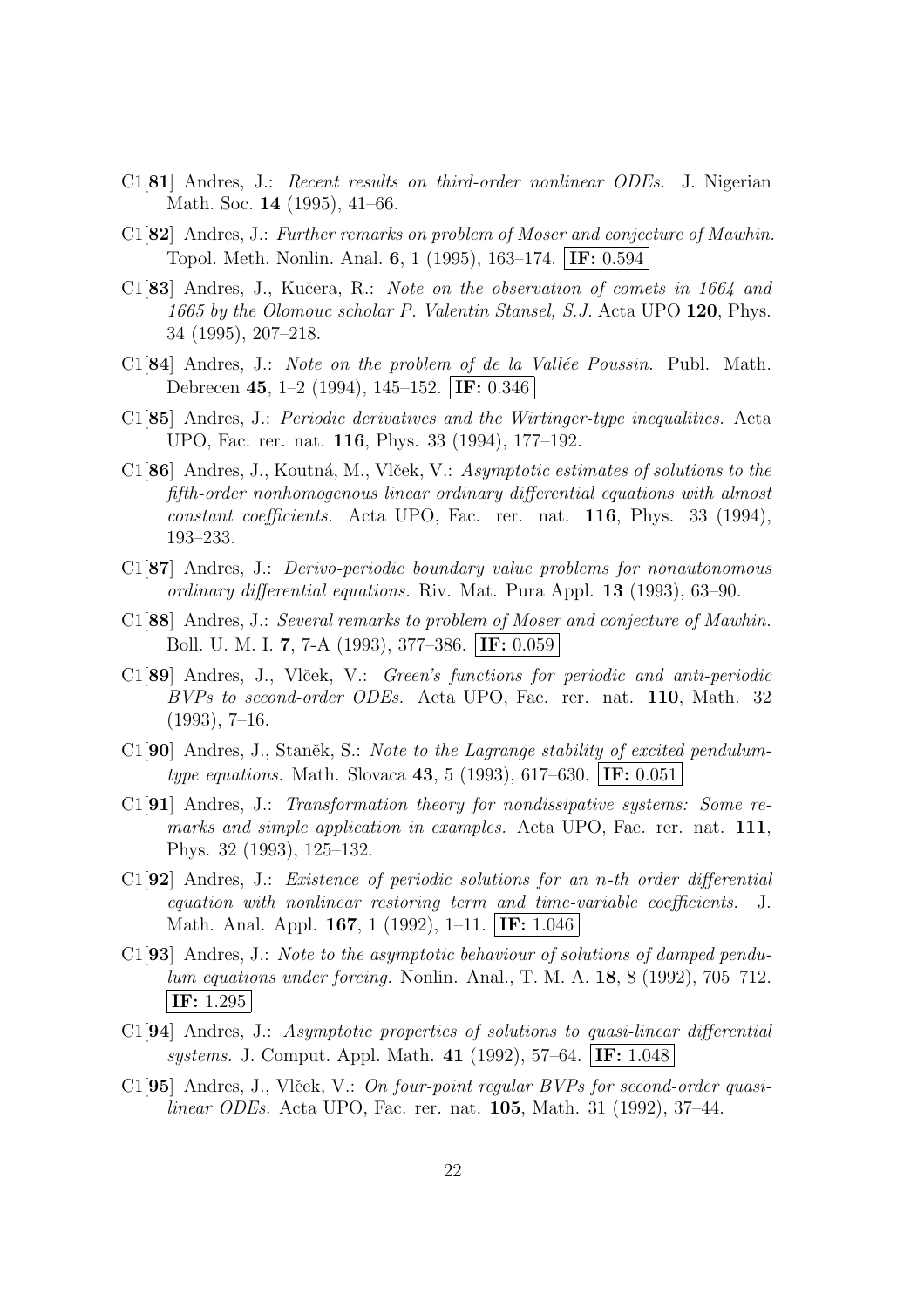- C1[96] Andres, J., Vlček, V.: Square integrable processes in nonlinear oscillators— II. Acta UPO, Fac. rer. nat. 106, Phys. 31 (1992), 153–158.
- C1[97] Andres, J.: Lagrange stability of higher-order analogy of damped pendulum equations. Acta UPO, Fac. rer. nat. 106, Phys. 31 (1992), 159–164.
- C1[98] Andres, J.: O Hurwitzově problému pro posunuté mnohočleny [On the problem of Hurwitz for the shifted polynomials. Acta UPO, Fac. rer. nat. 106, Phys. 31 (1992), 165–169.
- C1<sup>[99]</sup> Andres, J., Vlček, V.: *Periodic solutions of the third order parametric* differential equations involving large nonlinearities. Math. Slovaca 41, 4  $(1991), 337-349. \vert \text{IF: } 0.051 \vert$
- C1[100] Andres, J.: Note to a certain third-order nonlinear differential equation related to the problem of Littlewood. Fasc. Math.  $23$  (1991), 5–8.
- C1[101] Andres, J.: Periodic solutions of the third-order differential equation with right-hand side in the form of nonlinear restoring term plus general gradientlike part. Acta UPO, Fac. rer. nat. 100, Math. 30 (1991), 143–148.
- $C1[102]$  Andres, J., Vlček, V.: Note to the existence of periodic solutions for higher-order differential equations with nonlinear restoring term and timevariable coefficients. Acta UPO, Fac. rer. nat. 100, Math. 30 (1991), 149–157.
- C1[103] Andres, J., Vlček, V.: Square integrable processes in nonlinear oscillators. Acta UPO, Fac. rer. nat. 101, Phys. 30 (1991), 91–104.
- C1[104] Andres, J., Gaudenzi, M., Zanolin, F.: A transformation theorem for periodic solutions of nondissipative systems. Rend. Sem. Mat. Univers. Politecn. Torino 48, 2 (1990), 171–186.
- C1[105] Andres, J.: Four-point and asymptotic boundary value problems via a possible modification of Poincaré's mapping. Math. Nachr.  $149$  (1990), 155–162. **IF:** 0.537
- C1[106] Andres, J.: Periodic derivative of solutions to nonlinear differential equations. Czech. Math. J. 40, 3 (1990), 353–360. **IF:** 0.210
- C1[107] Andres, J.: Note to the paper of Fučík and Mawhin. CMUC 31, 2 (1990), 223–226.
- $C1[108]$  Andres, J.: On some modification of the Levinson operator and its application to a three-point boundary value problem. Acta UPO, Fac. rer. nat. 97, Math. 29 (1990), 35–43.
- C1[109] Andres, J.: A four-point boundary value problem for the second-order ordinary differential equations. Arch. Math. (Basel) 53 (1989), 384–389.  $|\text{IF: } 0.5|$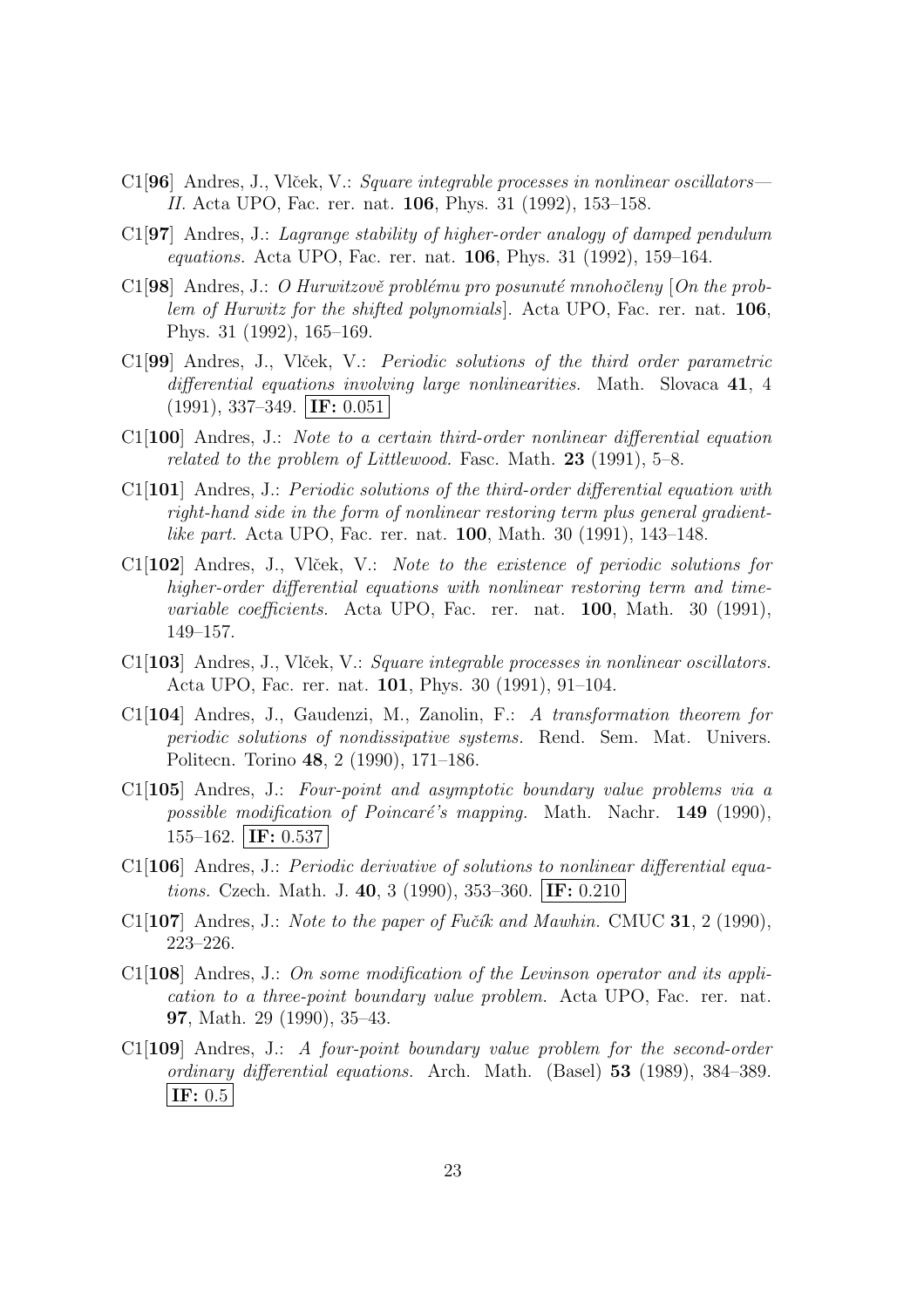- $C1[110]$  Andres, J.: On a certain nonlinear differential equation of the third order involving the sinusoidal restoring term. Fasc. Math.  $20$  (1989), 97–102.
- C1[111] Andres, J., Vlček, V.: Asymptotic behaviour of solutions to the N-th order nonlinear differential equation under forcing. Rend. Ist. Matem. Univ. Trieste 21, 1 (1989), 128–143.
- $C1[112]$  Andres, J.: Instability of a real classical solution of the second harmonic generation equations with respect to a boson operator correction. Acta UPO, Fac. rer. nat. 94, Phys. 28 (1989), 49–55.
- $C1[113]$  Andres, J., Vlček, V.: On the existence of square integrable solutions and derivatives to fourth and fifth order equations. Acta UPO, Fac. rer. nat. **94**, Math. 28 (1989), 65–86.
- $C1[114]$  Andres, J.: Structure of the phase-space for the third-order forced nonlinear differential equations belonging to the generalized class D′ in the sense of Levinson. Fasc. Math. 18 (1988), 63–67.
- C1[115] Andres, J.: Asymptotic properties of solutions of a certain third order differential equation with the oscillatory restoring term. Acta UPO, Fac. rer. nat. 91, Math. 27 (1988), 201–210.
- $C1[116]$  Andres, J., Mikolajski, J., Palát, J.: Über die Trichotomie von Lösungen einer nichtlinearen Vektordifferentialgleichung zweiter Ordnung. Acta UPO, Fac. rer. nat. 91, Math. 27 (1988), 211–224.
- C1[117] Andres, J.: On a boundary value problem for  $x''' = f(t, x, x', x'')$ . Acta UPO, Fac. rer. nat. 91, Math. 27 (1988), 289–298.
- C1[118] Andres, J.: Solution with periodic second derivative of a certain third order differential equation. Math. Slovaca 37, 3 (1987), 239–245. **IF:** 0.051
- $C1[119]$  Andres, J., Strunc, M.: *Lagrange-like stability of local cycles to a cer*tain forced phase-locked loop described by the third–order differential equation. Rev. Roum. Sci. Techn. 32, 2 (1987), 219–223.
- C1[120] Andres, J.: On local  $\omega$ -cycles to certain third order nonlinear differential equations. Fasc. Math. 17 (1987), 49–54.
- C1[121] Andres, J.: Dichotomies for solutions of a certain third order nonlinear differential equation which is not from the class D. Fasc. Math. 17 (1987), 55–62.
- C1[122] Andres, J.: On dissipativity of quantum optical systems. J. Math. Phys. 28, 2 (1987), 489–491. IF: 1.085
- C1[123] Andres, J.: On dissipativity of parametric generation process. Acta UPO, Fac. rer. nat. 88, Phys. 26 (1987), 71–78.
- C1[124] Andres, J.: Time development of coherent states involving  $A_3$ -catastrophe. Acta UPO, Fac. rer. nat. 88, Phys. 26 (1987), 79–85.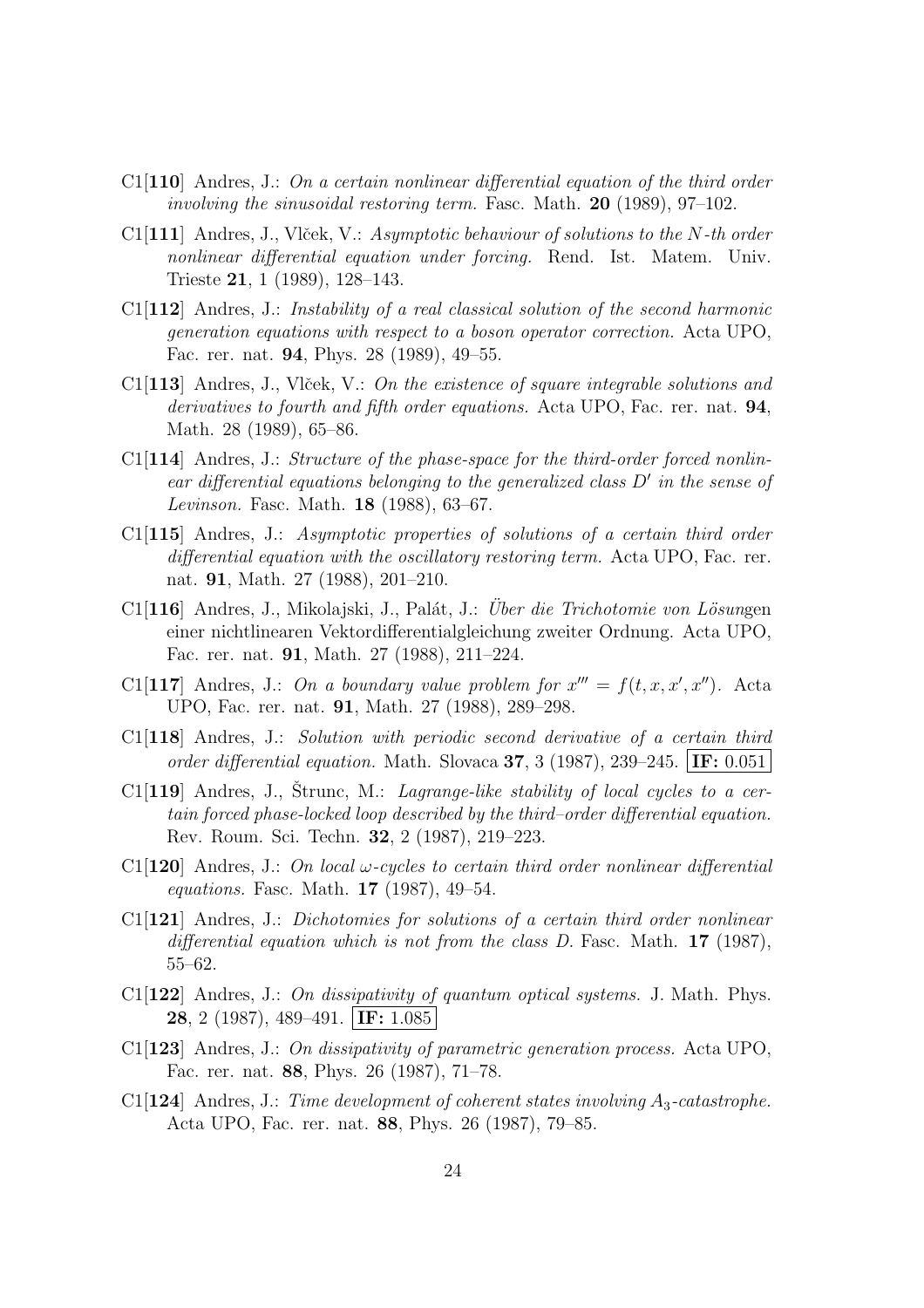- C1[125] Andres, J.: Higher kind periodic orbits. Acta UPO, Fac. rer. nat. 88, Phys. 26 (1987), 87–92.
- C1 $[126]$  Andres, J., Palát, J.: Über die Existenz einer begrenzten und periodischen Lösung der nichtlinearisierten Jacobischen Gleichung mit negativ definitivem Träger. Acta UPO, Fac. rer. nat. 88, Math. 26 (1987), 85–94.
- C1[127] Andres, J.: Symmetry in a certain simply perturbed Hamiltonian systems. Acta UPO, Fac. rer. nat. 88, Math. 26 (1987), 131–138.
- C1 $[128]$  Andres, J.: Dynamical systems modelled by third order differential equations with special respect to an influence of the restoring terms on the properties of solutions. Acta UPO, Fac. rer. nat. 88, Math. 26 (1987), 139–148.
- C1[129] Andres, J.: Boundedness results of solutions to the equation  $x''' + ax'' +$  $g(x)x' + h(x) = p(t)$  without the hypothesis  $h(x)$  sgn  $x \leq 0$  for  $|x| > R$ . Atti Accad. Naz. Lincei 80, 7–12 (1986/87), 533–539.
- C1[130] Andres, J.: Boundedness of solutions of the third order differential equation with the oscillatory restoring and forcing terms. Czech. Math. J. 36, 1  $(1986), 1-6. | \text{IF: } 0.210 |$
- C1[131] Andres, J.: On stability and instability of the roots of the oscillatory function in a certain nonlinear differential equation of the third order. Cas. pest. mat. 3 (1986), 225–229.
- C1[132] Andres, J., Voráček, J.: Existence periodických řešení parametrické nelineární diferenciální rovnice třetího řádu [Existence of periodic solutions of the third-order parametric nonlinear differential equation. Kniž. odb. věd. sp. VUT v Brně, B-106 (1986), 7-15.
- C1[133] Andres, J.: A useful proposition to nonlinear differential systems with a solution of the prescribed asymptotic properties. Acta UPO, Fac. rer. nat. 85, Math. 25 (1986), 157–164.
- C1[134] Andres, J.: On the "Poincaré–Lyapunov"—like systems of three differential equations. Acta UPO, Fac. rer. nat. 85, Math. 25 (1986) 165–180. Erratum: Acta UPO, Fac. rer. nat. 94, Math. 28 (1989), 61–63.
- C1[135] Andres, J., Strunc, M.: On stability in second harmonic generation with a time-dependent classical pumping. Kniž. odb. věd. sp. VUT v Brně, B-112  $(1986), 9-14.$
- C1[136] Andres, J.: Periodic boundary value problem for certain nonlinear differential equations of the third order. Math. Slovaca 35, 3 (1985), 305–309.  $|\text{IF: } 0.051|$
- C1[137] Andres, J., Voráček, J.: Periodic solutions to a nonlinear parametric differential equation of the third order. Atti Accad. Naz. Lincei 77, 3–4  $(1984/85), 81–86.$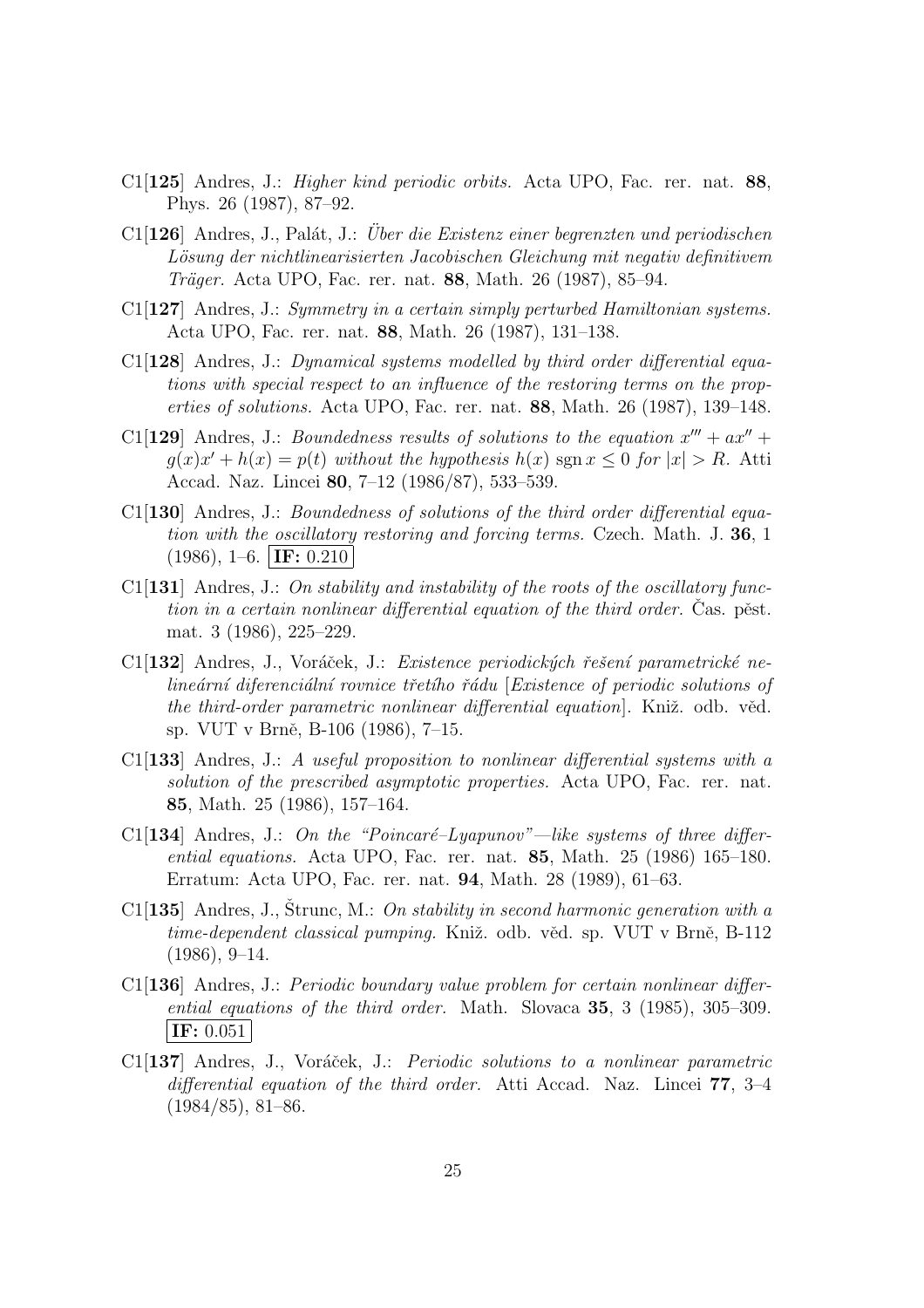C1 $[138]$  Andres, J., Voráček, J.: *Periodic solutions of a certain parametric third* order differential equation. Kniž. odb. věd. sp. VUT v Brně, B-94 (1983), 7–11.

#### C2 Papers in proceedings

- C2[1] Andres, J.: Coexistence of random subharmonic ocillations. In: Proc. EQUAD-IFF, Vienna, (P. Szmolyan, ed.), to appear.
- C2[2] Andres, J.: Bound sets approach to BVPs: retrospective a perspectives. In: Proc. Conf. on BVPs, Santiago de Compostela, Spain (ed. by A. Cabada and J. Nieto), American Institute of Physics, New York, 2009, 29–38.
- $C2[3]$  Andres, J., Fiser, J.: *Iterated multifunction systems*. In: Proceed. of the Eight Int. Conf. on Difference Eqns and Applications (S. Elaydi et al.), Chapman & Hall/CRC, London, 2005, 15–22.
- C2[4] Andres, J.: Sharkovskii's theorem and differential equations. In : Proceed. of the EQUADIFF 2003 (Conference held in Hasselt, Belgium) (F. Dumortier et al., eds.), World Scientific, Singapore, 2005, 821–826.
- C2[5] Andres, J.: Using the integral manifolds to solvability of boundary value problems. In: "Set Valued Mappings with Applications in Nonlinear Analysis" (ed. by R. P. Agarwal and D. O'Regan), Ser. Math. Anal. Appl. 3, Taylor and Francis, London, 2002, 27–38.
- C2[6] Andres, J.: Poincaré's translation multioperator revisited. In: "Proceed. of the 3rd Symp. on Nonlin. Anal." (ed. by W. Kryszewski and A. Nowakowski), LN in Nonlin. Anal. 3, 2002, 7–22.
- C2[7] Andres, J.: Nielsen number and multiplicity results for multivalued boundary value problems., Grossinho, M. R. (ed.) et al., Nonlinear analysis and its applications to differential equations. Papers from the autumn school on nonlinear analysis and differential equations, Lisbon, Portugal, September 14-October 23, 1998. Boston, MA: Birkhäuser. Prog. Nonlinear Differ. Equ. Appl. 43, 175-187 , 2001.
- $C2[8]$  Andres, J., Górniewicz, L.: On the Banach contraction principle for multivalued mappings. In: "Approximation, Optimization and Mathematical Economics" (M. Lassonde, ed.). Physica-Verlag, Springer, Berlin, 2001, 14– 23.
- $C2[9]$  Andres, J., Górniewicz, L., Jezierski, J.: Noncompact version of the multivalued Nielsen theory and its application to differential inclusions. Diff. Inclusions and Optimal Control, LN in Nonlin. Anal. 2 (1998), 33–50.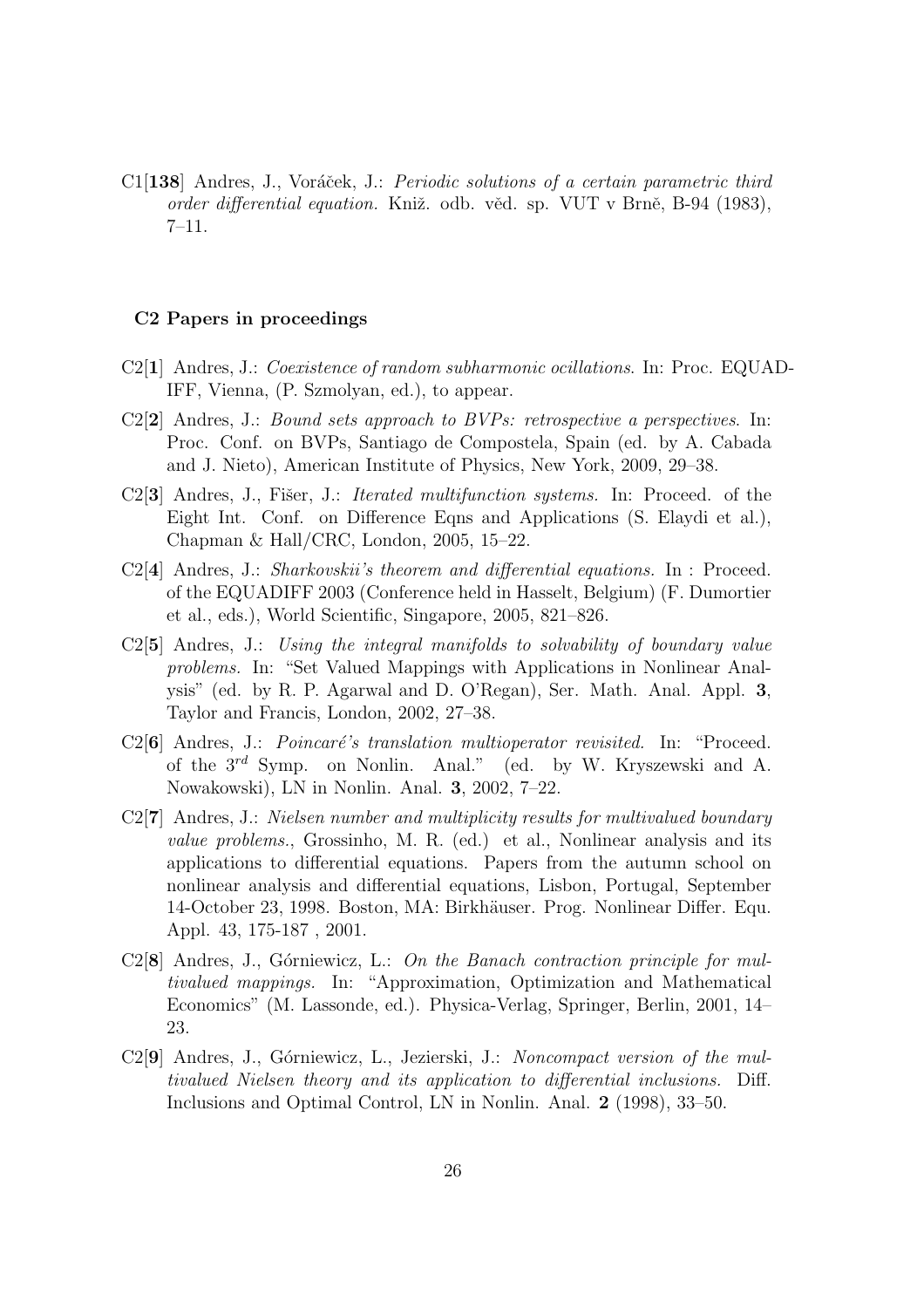- C2<sup>[</sup>10] Andres, J.: *Ważewski-type results without transversality*. Proceed. of Equadiff 95 (Lisbon, July 24–29) World Scientific, Singapore, 1998, 233–238.
- C2[11] Andres, J.: Bounded, almost-periodic and periodic solutions of quasi-linear differential inclusions. Differential Inclusions and Optimal Control. Lecture Notes in Nonlinear Analysis 2 (1998), 19–32.
- $C2[12]$  Andres, J.: *Problem of Barbashin in the case of forcing*. In: Qualit. Theory of Diff. Eqns. (Szeged 1988), Colloq. Math. Soc. J. Bolyai 53, North Holland, Amsterdam–New York, 1989, 9–16.
- C2[13] Andres, J.: On a possible modification of Levinson's operator. In: Proceed. of ICNO XI, Budapest, 1987, 345–348.
- $C2[14]$  Andres, J.: Andrec, J.: Acummomuyeckue свойства решений одного дифференциалного уравнения третьего порядка с колебательной функцией  $[Asymptotic\ prop$ erties of solutions of a certain differential equation of the third order with the oscillatory function. In: Линейные операторы и их приложения [Linear Operators and Their Applications], Baku, 1986, 109–111.

#### D. Further papers

- $D[1]$  Andres, J.: Meze lidského poznání a meze poznání člověka očima matematika. In: Současné integrující přístupy k pojetí člověka, Vyd. UP Olomouc, 2009, 52–56.
- D[2] Andres, J.: La scienza postmoderna e il cristianesimo. Quadermi di Simmetria 4, Roma, (2007), 1–14.
- D[3] Andres, J.: Sarkovského věta pro diferenciální rovnice (Role čísel 1, 2, 3,  $\mu$ , 5 pro diferenciální rovnice). In: Seminář z teorie diferenciálních rovnic 2001–2005 (Zápisky přednášek), (J. Bouchala, B. Krajc, editoři), Katedra apl. mat. FEI VSB-TU Ostrava, Ostrava,  $2005, 35-39$ .
- D[4] Andres, J.: Tři zdroje a tři součásti geometrizujících vizí Ladislava Daka. Mat. fyz. inf. 7 (2005), 423–432; 8 (2005), 493–498.
- D[5] Andres, J: Sarkovského věta a diferenciální rovnice. Pokroky mat. fyz. ast. 49, 2 (2004), 151–159.
- $D[6]$  Andres, J., Fišer, J., Chajda, I.: Talmudická triangulace kruhu a její možné dusledky [Talmudic triangulation of the circle and its possible consequences]. Českosl. čas. fyz. 49, 4 (1999), 234–244.
- D[7] Andres, J., Górniewicz, L., Nistri, P. (eds.): Differential Inclusions and Optimal Control. LN in Nonlin. Anal. 2, Schauder Center for Nonlinear Studies, Toru, 1998.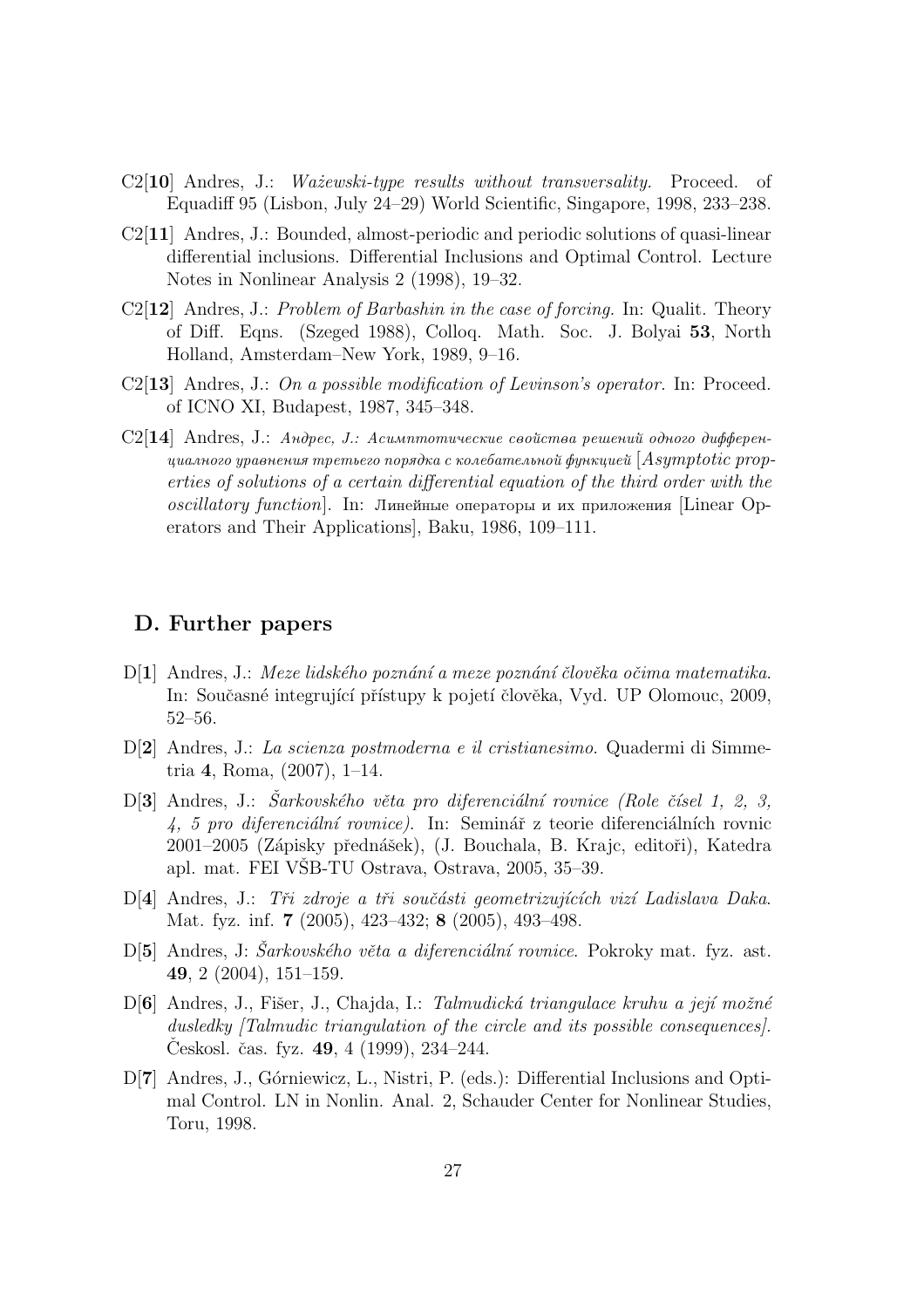- $D[8]$  Andres, J.: Matematika v díle Pavla A. Florenského [Mathematics in the work of P. A. Florenskii. Universum  $29$  (1998), 29–36.
- $D[9]$  Andres, J.: Matematicko-fyzikální analýza kardiálních modelů [Mathematical] and physical analysis of cardiac models). Ceskoslov. čas. fyz.  $47, 4-5$  (1997), 310–312.
- D[10] Andres, J., Fišer, J.: Rez zlatý, stříbrný a bronzový [Golden, silver and bronze means]. Pokroky mat. fyz. astr. 6 (1995), 307–317.
- D[11] Andres, J., Křesálek, V.: Katastrofy, chaos a krize v optice [Catastrophs, chaos and crises in optics. Jemná mech. opt.  $10$  (1987), 307-310.

### E. Some invited lectures

- Mini–Workshop on Multivalued Analysis Ancona, Italy (May 28–29, 2009) Multivalued chaos (main speaker)
- Conference on Boundary value Problems Santiago de Compostela , Spain (September 16–19, 2008) Bound sets approach to BVPs: Retrospective and perspectives
- Topological Theory of Fixed and Periodic Points Bedlewo, Poland (July 22–28, 2007) Randomized Sharkovskii–type theorems
- EQUADIFF 2007 Vienna, Austria (August 5–11, 2007) Coexistence of random subharmonic solutions
- Trends in Differential Equations and Dynamical Systems Modena, Italy (November 29–30, 2007) Bounding functions and multivalued boundary value problems (main speaker)
- Progress on Difference Equations Homburg, Saar, Germany (March 6–10, 2006) Hyperchaos
- 21st European Conference on Operational Research Reykjavik, Island (July 2–5, 2006) Multivalued boundary value problems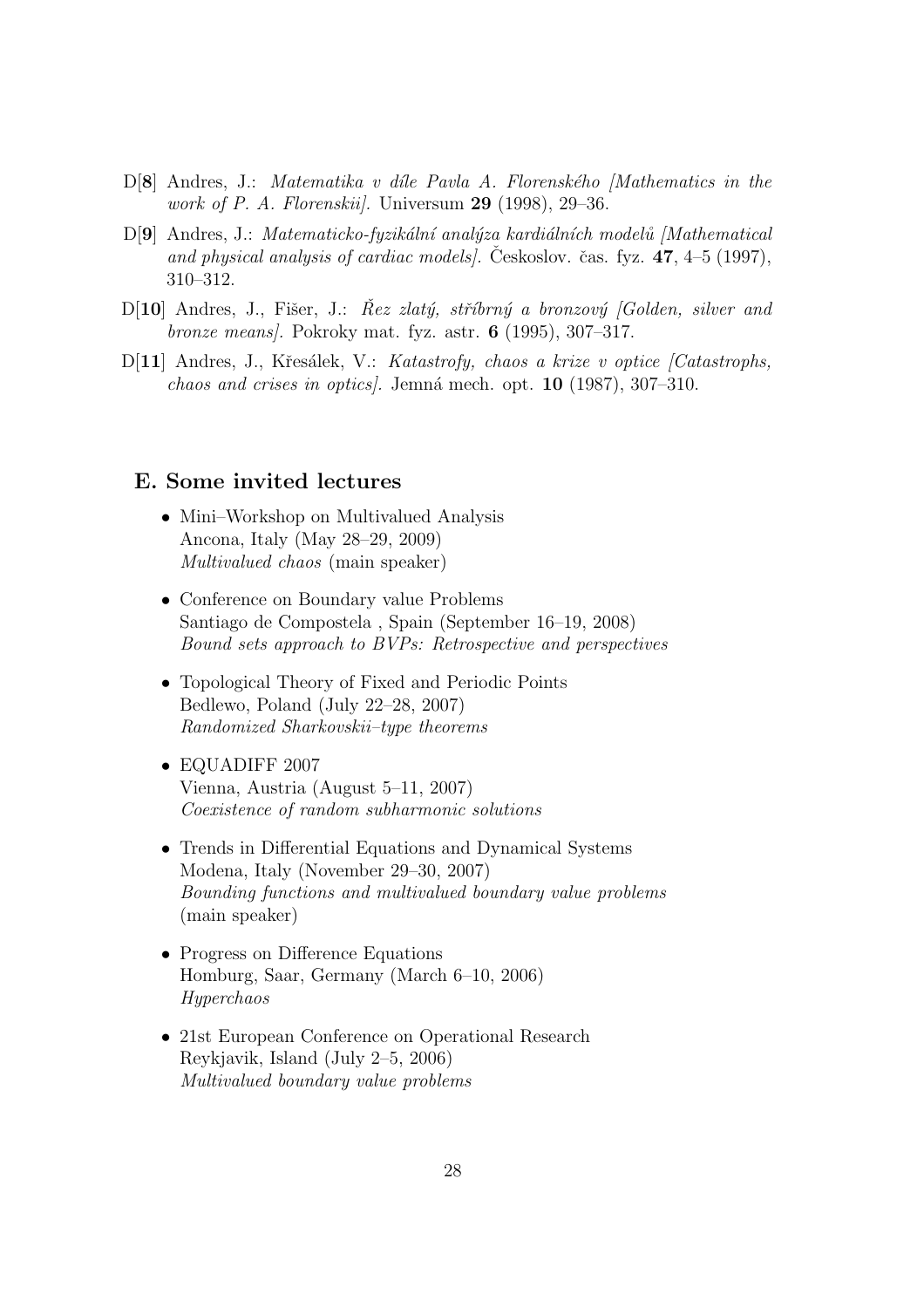- Fractals and Markov Operators L'Aquila, Italy (September 12–14, 2005) Fixed point theory in hyperspaces with application to fractals (main speaker)
- Conference on Nielsen Theory and Related Topics St John's, Newfoundland, Canada (June 28–July 2, 2004) Nielsen number and differential equations (plenary talk)
- International Conference on Nonlinear Operators, Differential Equations and Applications Cluj, Romania (August 24–27, 2004) Continuation principles for fractals
- Functional Analysis and Approximation Bologna, Italy (December 15–17, 2004) On multifractals
- EQUADIFF 2003 Hasselt, Belgium (July 22–26, 2003) Sharkovskii's theorem and differential equations
- 3rd Polish Symposium on Nonlinear Analysis Lódź, Poland (January 29–31, 2001) Poincaré's translation multioperator revisited (plenary talk)
- 3rd World Congress of Nonlinear Analysis Catania, Italy (July 19–26, 2000) Multiple bounded solutions of differential inclusions
- Ninth Meeting on Real Analysis and Measure Theory Grado, Italy (September 15–19, 2000) Some standard fixed–point theorems revisited (plenary talk)
- 2nd Symposium on Nonlinear Analysis (in honour of centinary of Juliusz Schauder's birth) Toruń, Poland (September 13–17, 1999) From the Schauder theorem to the applied multivalued Nielsen theory (plenary talk)
- International Conference on Functional Differential Equations Ariel, Israel (June 29–July 2, 1998) Periodic solutions of functional differential inclusions